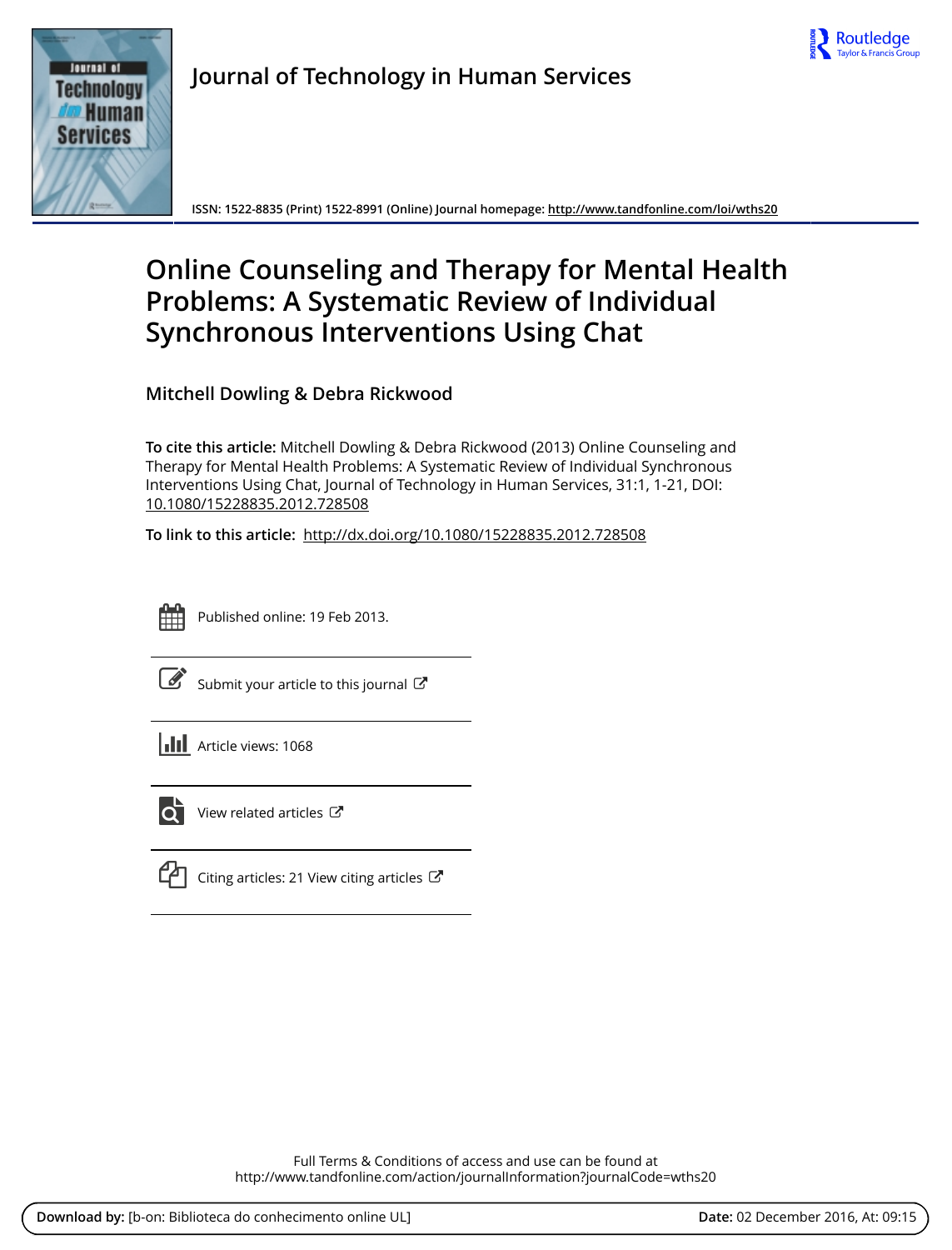

# **Online Counseling and Therapy for Mental Health Problems: A Systematic Review of Individual Synchronous Interventions Using Chat**

MITCHELL DOWLING and DEBRA RICKWOOD University of Canberra, ACT, Australia

Online interventions are increasingly seen as having the potential to meet the growing demand for mental health services. However, with the burgeoning of services provided online by psychologists, counselors, and social workers, it is becoming critical to ensure that the interventions provided are supported by research evidence. This article reviews evidence for the effectiveness of individual synchronous online chat counseling and therapy (referred to as "online chat"). Despite using inclusive review criteria, only six relevant studies were found. They showed that although there is emerging evidence supporting the use of online chat, the overall quality of the studies is poor, including few randomized control trials (RCTs). There is an urgent need for further research to support the widespread implementation of this form of mental health service delivery.

KEYWORDS effectiveness, mental health, online counseling and therapy, outcome.

# BACKGROUND

Mental distress is a significant burden on individuals and society. Almost half the population will experience a mental disorder within their lifetime (Kessler, Berglund et al., 2005; Merikangas et al., 2010; Slade, Johnston, Oakley-Browne, Andrews, & Whiteford, 2009). Furthermore, between a fifth (Slade

Received June 13, 2012; revised August 20, 2012; accepted September 6, 2012.

Address correspondence to Mitchell Dowling, Centre for Applied Psychology, Faculty of Health, University of Canberra, ACT, 2601, Australia. E-mail: Mitch.Dowling@canberra.edu.au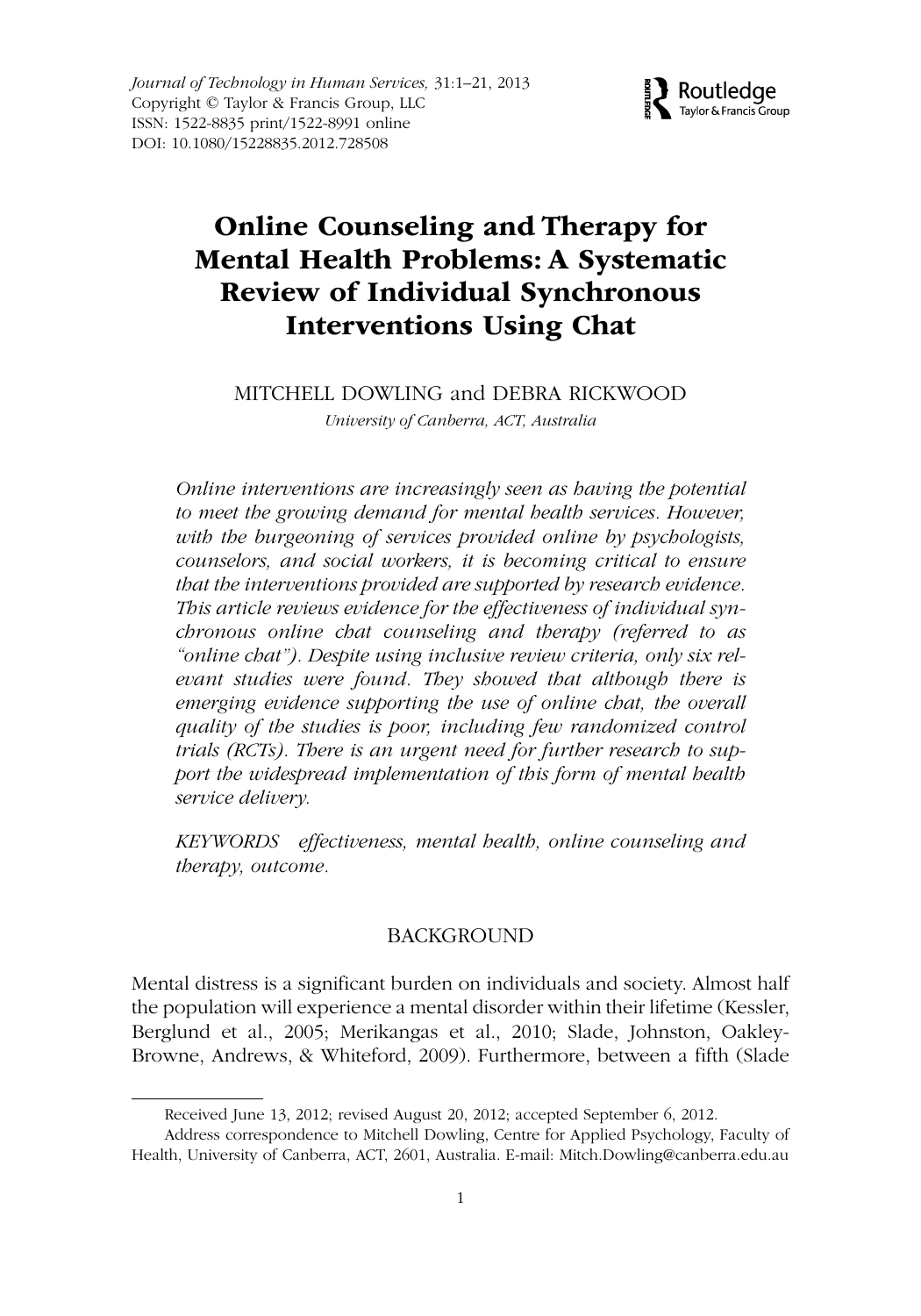et al., 2009) and a quarter (Kessler, Chiu, Demler, Merikangas, & Walters, 2005) of the population will meet the criteria for a mental disorder during any 12-month period. Mental health problems are common, although the most cases (78%) are mild or moderate, with serious conditions (causing significant impairment to general functioning) confined to a smaller, but still substantial, proportion of the population (22%; Kessler, Chiu et al., 2005). Mental disorders are most prevalent amongst young adults, and three quarters of all lifetime disorders start by age 24 (Kessler, Berglund et al., 2005; Merikangas et al., 2010; Slade et al., 2009). Consequently, there is a strong argument that interventions designed to prevent or provide early treatment should be aimed at young people (Kessler, Berglund et al., 2005).

The high prevalence of mental distress has considerable impact on national economies, from both direct costs (e.g., counseling, medication, and hospitalization) and indirect costs, such as loss of worker productivity, reduced labor supply, disability support payments, and unpaid care (World Health Organization, 2006). For example, during the 2004–2005 financial year, Australia spent AUD\$4.1 billion (USD\$4.27 billion) on mental health services (e.g., inpatient and outpatient services, prescription medication, community mental health services, and research), or 8% of all total health expenditure (Australian Institute of Health and Welfare, 2010). Psychological distress in employees costs the Australian economy AUD\$5.9 billion (USD\$6.14 billion) in lost productivity every year (Hilton, Scuffham, Vecchio, & Whiteford, 2010). Current service provision does not meet the societal and economic costs of mental health problems.

Despite the widespread prevalence of mental distress and its impact on national economies, the availability and use of mental health services remains disturbingly low. Only 35%–40% of people who meet the criteria for a mental disorder seek professional treatment (Bebbington et al., 2000; Burgess et al., 2009; Wang et al., 2005). Moreover, young people are the age group least likely to seek professional help (Burgess et al., 2009; Tanielian et al., 2009). Commonly cited barriers to help-seeking include: living in a rural area (Emmelkamp, 2005), self- and perceived-stigmatization to seeking help for mental health problems (Barney, Griffiths, Jorm, & Christensen, 2006), and holding negative attitudes towards seeking help or having negative past experiences with mental health professionals (Rickwood, Deane, & Wilson, 2007). While providing a service to every person with a mental health problem is neither feasible nor necessarily appropriate, there is still a significant need to overcome the barriers for people who would like to seek professional help and are currently being underserved (Burgess et al., 2009).

Distance communication technology to deliver non-face-to-face therapy may help to address this problem of service provision. Letters, phone calls and closed-circuit television links, have been in use since the 1950s (Perle, Langsam, & Nierenberg, 2011). However, with the increasingly widespread use of the Internet over the last decade, online psychological services have grown tremendously (Barak, Hen, Boniel-Nissim, & Shapira, 2008). There is now a plethora of psychoeducational websites, online support groups, interactive self-help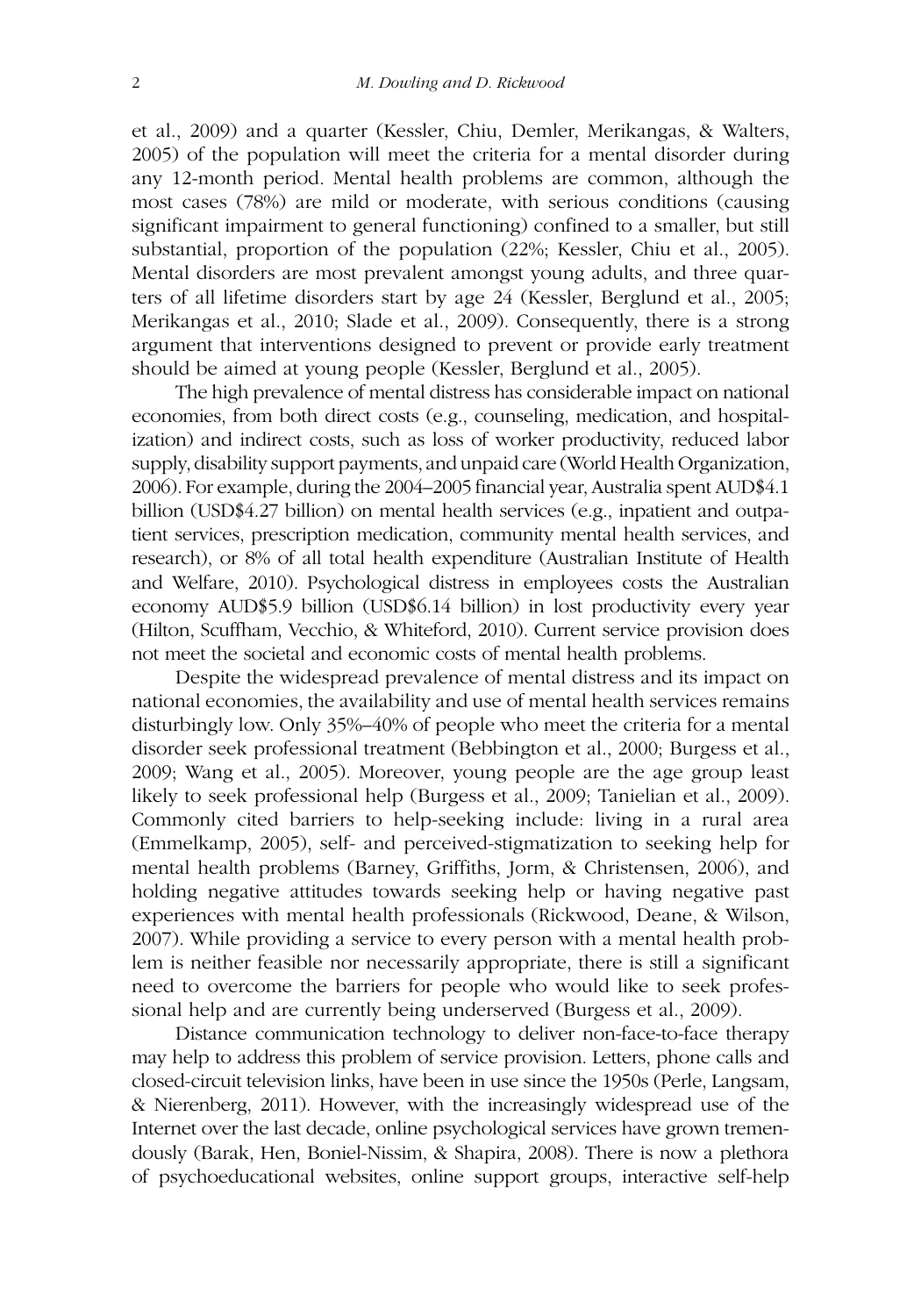programs, and psychologists giving online group and individual counseling via e-mail exchanges, text chat room conversations, webcams, and voice-only exchanges (Abbott, Klein, & Ciechomski, 2008; Ybarra & Eaton, 2005). The presence of these online psychological services is expected to not only increase, but branch out and utilize short message services (SMS), smart phone applications (apps), computer games, and virtual worlds (Barak & Grohol, 2011). Rickwood (2012) has argued that we are entering an era where there is an "e-spectrum" of interventions for youth mental health that can meet needs across the entire spectrum of interventions to support mental well-being.

Mounting evidence suggests that online psychological services are as good as similar services provided face-to-face (Barak et al., 2008; Gainsbury & Blaszczynski, 2011; Griffiths & Christensen, 2006; Kaltenthaler, Parry, & Beverley, 2004; Newman, Szkodny, Llera, & Przeworski, 2011). In their comprehensive meta-analysis of Internet-based interventions, Barak et al. (2008) report the overall effect size to be 0.53, a medium effect size, which is comparable to that of traditional face-to-face interventions.

#### Types of Online Interventions

There is currently no agreed nomenclature to describe different psychological services provided over the Internet. Common terms include: online counseling (or therapy), Internet counseling (or therapy), cybertherapy, e-therapy (or e-counseling), computer-mediated therapy, and web-based interventions. Some researchers have used broad definitions of psychological interventions provided on the Internet, such as "any type of professional therapeutic interaction that makes use of the Internet to connect qualified mental health professionals and their clients" (Rochlen, Zack, & Speyer, 2004, p. 270), or

any delivery of mental or behavioural health services, including but not limited to therapy, consultation, and psychoeducation, by a licensed practitioner to a client in a non-face-to-face setting through distance communication technologies such as telephone, asynchronous email, synchronous chat, and videoconference. (Mallen & Vogel, 2005, p. 764)

These definitions are ambiguous, however, and do not help differentiate between types of interventions.

Several researchers have attempted to provide a unifying terminology to label, define, and categorize different psychological services provided online (Abbott et al., 2008; Barak, Klein, & Proudfoot, 2009; Rochlen et al., 2004); however, these efforts are yet to be widely accepted within the psychological community. The most comprehensive taxonomy is that of Barak, Klein, and Proudfoot (2009), who divide online interventions into four categories: (a) online counseling and therapy; (b) web-based interventions; (c) Internet-operated therapeutic software; and (d) personal publications, online support groups, and online assessments. Table 1 uses this taxonomy to describe different online service subtypes that are currently available.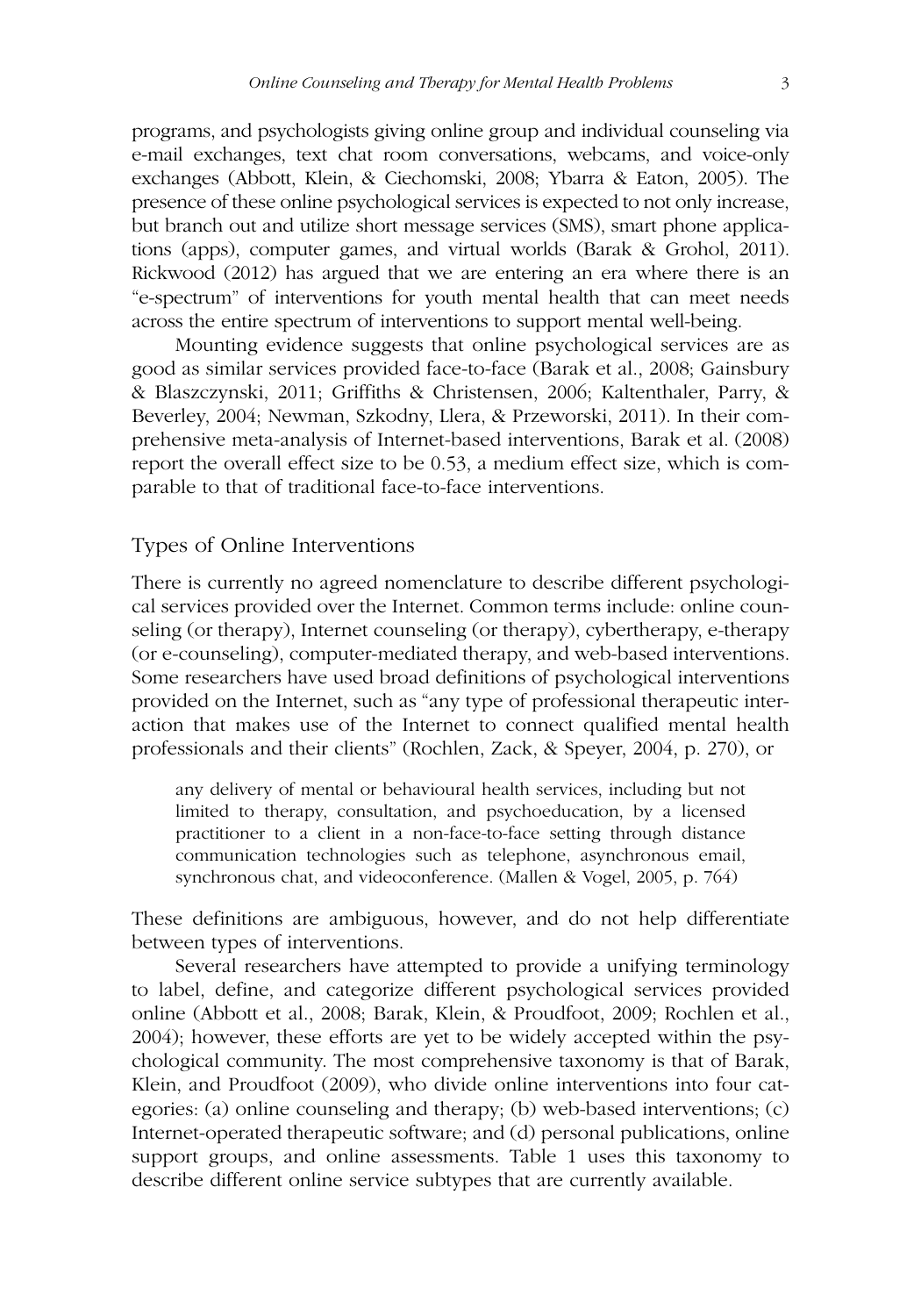|                                                         | Examples                              | eheadspace: https://www.eheadspace.org.au/<br>Kids Helpline: http://www.kidshelp.com.au/<br>LivingWellservicesonline/Onlinecounseling/<br>Living Well: https://livingwell.org.au/<br>teens/get-help/web-counseling/<br>Counselingandsupport/<br>Emailcounseling.aspx                            | Better Health Channel: http://www.better-<br>National Institute of Mental Health: http://<br>MoodGYM: http://moodgym.anu.edu.au/<br>Cool Teens: http://accessmq.com.au/<br>www.nimh.nih.gov/index.shtml<br>health.vic.gov.au/<br>moodgym<br>node/136                                                                                                                                                                                        |
|---------------------------------------------------------|---------------------------------------|-------------------------------------------------------------------------------------------------------------------------------------------------------------------------------------------------------------------------------------------------------------------------------------------------|---------------------------------------------------------------------------------------------------------------------------------------------------------------------------------------------------------------------------------------------------------------------------------------------------------------------------------------------------------------------------------------------------------------------------------------------|
|                                                         |                                       |                                                                                                                                                                                                                                                                                                 |                                                                                                                                                                                                                                                                                                                                                                                                                                             |
|                                                         | Subtypes                              | between communications relayed between a therapist<br>relayed between a therapist and client in real time<br>Synchronous communication: Communications are<br>Asynchronous communication: There is a time lag<br>and client (e.g., e-mail, forum, and SMS).<br>(e.g., chat, audio, and webcam). | Web-based education interventions: Programs providing<br>Human-supported web-based therapeutic interventions:<br>health professional to provide support, guidance, and<br>guided online programs to treat or prevent mental<br>information regarding the associated features of a<br>An online program with the additions of a mental<br>Web-based self-help therapeutic interventions: Self-<br>mental disorder.<br>disorders.<br>feedback |
| TABLE 1 Types of Psychological Services Provided Online | Psychological service provided online | psychological interventions delivered<br>either an individual or group setting.<br>Online Counseling: The provision of<br>nously or asynchronously, and in<br>over the Internet, either synchro-                                                                                                | enhance knowledge, awareness, and<br>understanding for specific disorders.<br>Web-based interventions: An online<br>positive change and/or improve/<br>intervention program to create                                                                                                                                                                                                                                                       |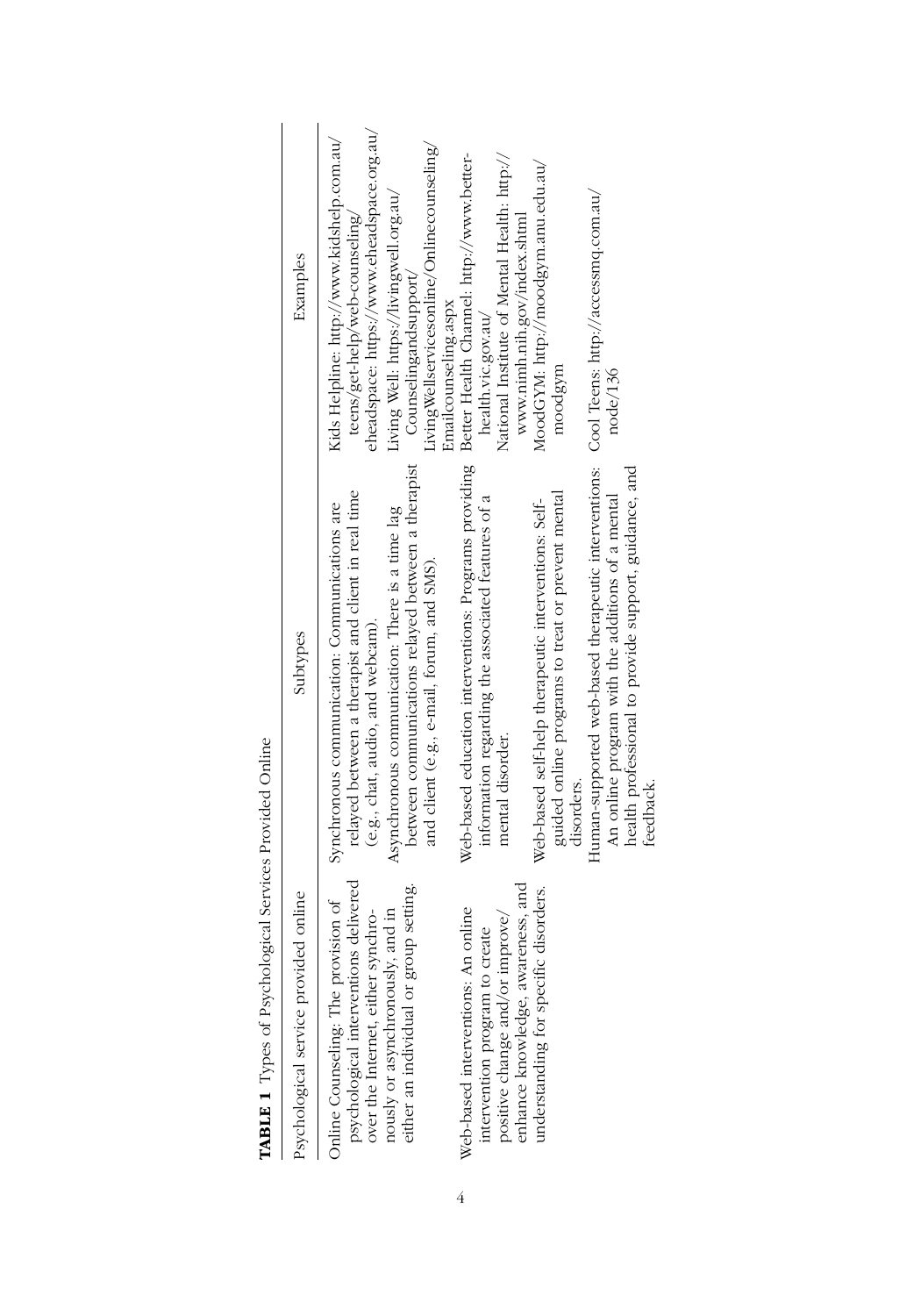| Drinker's Check-up: http://www.drinkers-<br>Internet operated therapeutic software: Robotic simulation: Computer simulations of therapeutic ELIZA: http://www.cyberpsych.org/eliza<br>MYLO: http://manageyourlifeonline.org<br>Reach Out Central: http://roc.reachout.<br>SPARX: http://sparx.org.nz/<br>checkup.com/<br>$com. \text{au}$ | Blue Board: http://blueboard.anu.edu.au/index.<br>Daily Strength: http://www.dailystrength.org/<br>CBT Applications: http://www.cbtapps.com<br>Screening for Mental Health: http://www.<br>CBTReferee: http://www.cbtreferee.com<br>mentalhealthscreening.org/<br>support-groups<br>php                                                                                                                                                     |                                          |
|-------------------------------------------------------------------------------------------------------------------------------------------------------------------------------------------------------------------------------------------------------------------------------------------------------------------------------------------|---------------------------------------------------------------------------------------------------------------------------------------------------------------------------------------------------------------------------------------------------------------------------------------------------------------------------------------------------------------------------------------------------------------------------------------------|------------------------------------------|
| Virtual environments: Games and virtual worlds to treat<br>Rule-based expert systems: Systems for assessment,<br>treatment selection, and progress monitoring.<br>or prevent mental disorders.<br>conversations.                                                                                                                          | Online mental health assessment allows people to fill in<br>Online support groups: To bring people with mental<br>information (e.g., negative and irrational thoughts)<br>health issues together to offer relief, empathy, and<br>questionnaires in order to obtain an indication of<br>Smart phone applications can be used to gather<br>their physical or mental health status.<br>and communicate with therapists.<br>emotional support. | くくく くうこう しょうしょう こうしょう こうしょう しょうしゃ        |
| ming to create positive change and/<br>Uses advanced computer program-<br>awareness, and understanding of<br>or improve/enhance knowledge,<br>mental health problems.                                                                                                                                                                     | professional. Generally, they are not<br>used<br>together with interventions by a<br>Other online activities: Services<br>stand alone services.                                                                                                                                                                                                                                                                                             | -<br>-<br>-<br>$\ddot{\phantom{0}}$<br>ļ |

Note. CBT = Cognitive Behavioral Therapy. Summary from Barak, Klein, and Proudfoot, 2009. Note. CBT = Cognitive Behavioral Therapy. Summary from Barak, Klein, and Proudfoot, 2009.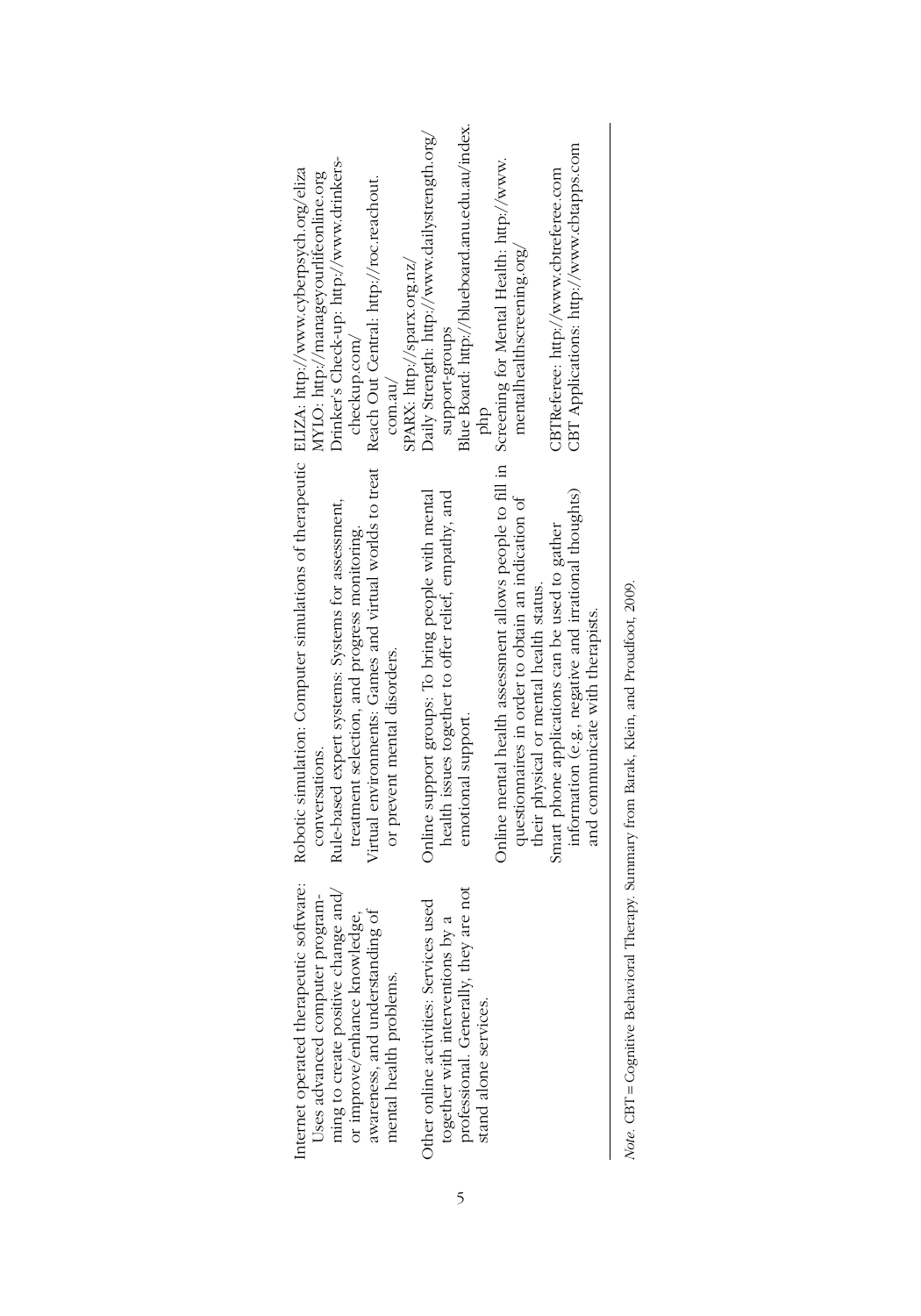Online counseling and therapy is defined as "a mental health intervention between a patient (or a group of patients) and a therapist, using technology as the modality of communication" (Barak & Grohol, 2011, p. 157). Modalities of communication include e-mail exchanges, forums, chat (instant messaging), audio (voice only exchanges), and webcams (e.g., cameras that transmit video over the internet). Some websites, such as *LivePerson*, provide online counseling and therapy using a variety of communication modalities, including online chat, e-mail, and audio (Finn & Bruce, 2008). Communication exchanges can be asynchronous, meaning they have a lag in time between contacts, or synchronous, meaning they occur in real time—that is, no significant time delays between interactions are perceived by the user (Perle et al., 2011). Methods of communication that do not regularly provide instantaneous responses, such as e-mails and forums, are asynchronous, while programs that allow for real time communication, such as chat, audio, and webcams, are synchronous.

Web-based interventions are

a primarily self-guided intervention program that is executed by means of a prescriptive online program operated through a website and used by consumers seeking health- and mental-health related assistance. The intervention program itself attempts to create positive change and or improve/enhance knowledge, awareness, and understanding via the provision of sound health-related material and use of interactive web-based components. (Barak et al., 2009, p. 5)

Web-based programs can include education interventions (e.g., programs about the associated features of a mental disorder, explanation of symptoms, causes, effects, and treatment options), self-help therapies (e.g., treatment or prevention self-guided online programs to promote positive cognitive, behavioral, and emotional change), and therapist supported interventions (e.g., similar to self-help interventions, but with a mental health professional to provide support, guidance, and feedback).

Internet-operated therapeutic software is differentiated from web-based interventions by the use of advanced computer programming, such as artificial intelligence and language recognition software (Barak et al., 2009). This category includes computer simulations of therapeutic conversations. These analyze the client's input of text for key terms and themes, and then, using algorithms based on scripts of therapeutic conversations, provide a suitable reply. ELIZA comprised an early computer program designed to simulate a nondirective therapy conversation based on Rogerian psychotherapy principles (Weizenbaum, 1966). Manage Your Life Online (MYLO) is another automated computer-based self-help program that simulates a conversation between a client and therapist, but is based upon the principles of Method of Levels therapy (Carey, 2006).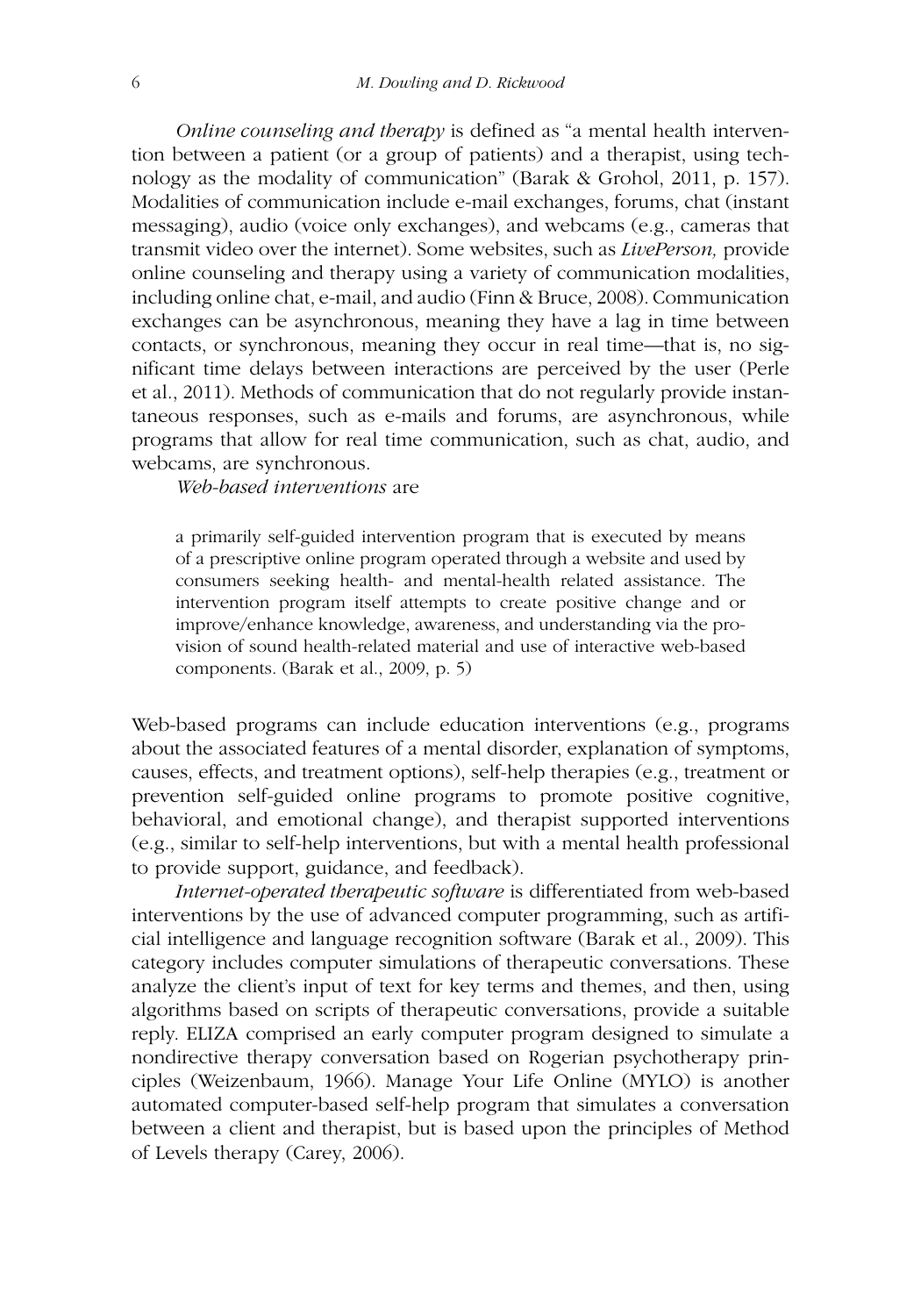The fourth, and somewhat amorphous, Other category includes online support groups, online mental health assessments, and smart phone applications (Barak & Grohol, 2011; Barak et al., 2009). Online support groups allow people with mental health issues to communicate with each other synchronously or asynchronously (e.g., by e-mail, forums, or chat rooms), and can occur with or without moderation by a mental health professional (Castelnuovo, Gaggioli, Mantovani, & Riva, 2003). Websites may offer mental health screening and assessment tools—people fill in questionnaires to obtain an indication of their physical or mental health status (Ybarra & Eaton, 2005). There are also cognitive behavioral smart phone applications that now allow people to track and respond to negative and irrational thoughts at anytime, anywhere they are (Barak & Grohol, 2011).

# Effectiveness of Online Interventions

The previously described taxonomy allows comparision of various types of online interventions through systematic reviews and meta-analyses. Several researchers have already done so, particularly with regard to web-based interventions (Andrews, Cuijpers, Craske, McEvoy, & Titov, 2010; Barak et al., 2008; Gainsbury & Blaszczynski, 2011; Griffiths & Christensen, 2006; Hanley & Reynolds, 2009; Kaltenthaler et al., 2004; Manzoni, Pagnini, Corti, Molinari, & Castelnuovo, 2011; Newman et al., 2011; Postel, de Haan, & De Jong, 2008). Griffiths and Christensen (2006) reviewed self-help web-based interventions and found consistent evidence that online programs were efficacious. Newman et al. (2011) went a step further, comparing self-help web-based therapies with therapist-supported web-based therapies to treat anxiety and mood disorders. While self-help web-based therapies treated anxiety and mood disorders effectively, therapist-supported interventions offered the best outcomes, particularly for clinical depression.

Within their comprehensive meta-analysis, Barak et al. (2008) investigated the effectiveness of online counseling modalities. They compared chat, forum, e-mail, audio, and webcam modalities; chat and e-mail were more effective than forum and webcam modalities. However, the authors note this analysis was limited by the small number of studies in each modality. Of particular concern are the articles related to online chat as a format. Of the nine articles reviewed, seven were therapist-led group interventions using chat rooms (Gollings & Paxton, 2006; Harvey-Berino et al., 2002; Harvey-Berino, Pintauro, Buzzell, & Gold, 2004; Hopps, Pépin, & Boisvert, 2003; Lieberman et al., 2005; Woodruff, Edwards, Conway, & Elliott, 2001; Zabinski, Wilfley, Calfas, Winzelberg, & Taylor, 2004). Of the remaining two studies, one was a combination of chat support, rather than counseling, accompanied by a self-help website (Hasson, Anderberg, Theorell, & Arnetz, 2005). Thus, of nine studies, only one investigated the effectiveness of individual synchronous online chat counseling (Cohen & Kerr, 1998). This reveals a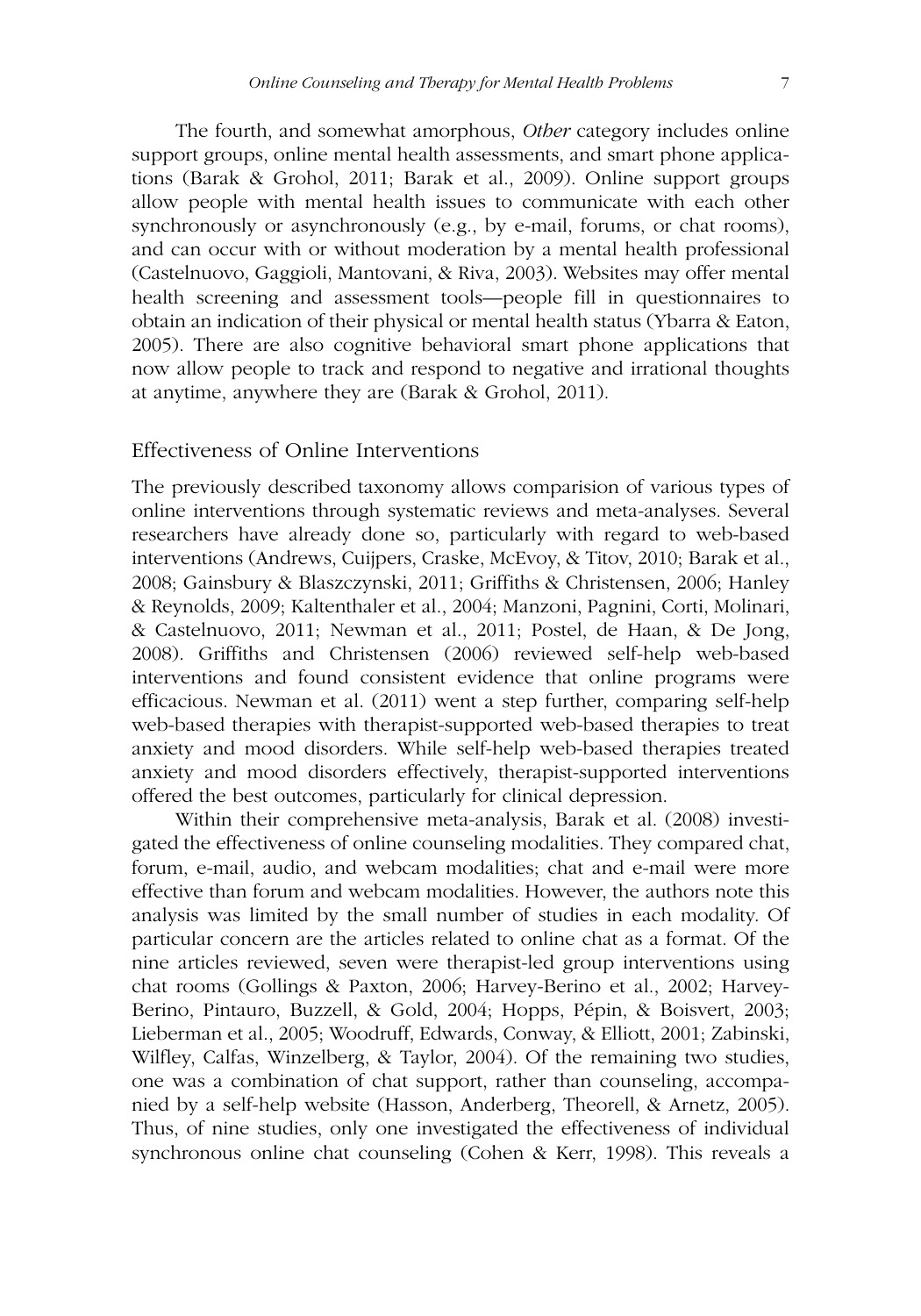significant gap in the evidence for individual synchronous online chat counseling—a highly available form of online therapy.

# Review of Evidence for Individual Synchronous Online Chat Counseling

Online counseling is widely available: A Google search of "online counseling" retrieved about 4,060,000 results, and of the first 10 websites, nine were virtual clinics offering online chat counseling. Furthermore, several textbooks and courses now aim to teach the skills necessary to give online chat counseling (Jones & Stokes, 2009; Kraus, Zack, & Stricker, 2004; Murphy, MacFadden, & Mitchell, 2008). There is also a growing body of literature analyzing the processes of online chat counseling (Mallen, Jenkins, Vogel, & Day, 2011; Williams, Bambling, King, & Abbott, 2009), including the working alliance (Hanley & Reynolds, 2009), session impact (King, Bambling, Reid, & Thomas, 2006), and client attitudes to online chat counseling (Skinner & Latchford, 2006; Young, 2005).

Mallen et al. (2011) and Williams et al. (2009) have both studied processes within an online chat session. Mallen et al. reported that online chat counselors-in-training most frequently gave approval and reassurance, and asked open and confronting questions. However, counselors-in-training were less likely than face-to-face counselors to use interpretation or provide direct guidance. Williams et al. reported that Kids Helpline counselors most often used paraphrasing, asking confronting and information-seeking questions, but were less likely to use empathy, encouragement, and ask feeling-oriented questions. Both studies suggested that online chat counselors used rapportbuilding and information-gathering techniques to compensate for the lack of nonverbal cues. Furthermore, it has been suggested that the slow pace of the online chat sessions may limit the range of techniques being used (Williams et al., 2009). Nevertheless, both studies concluded that most counseling interventions used during counseling can be successfully transferred to online chat.

A frequently cited criticism of online chat counseling is the perceived difficulty of forming a working alliance (Fenichel et al., 2002). This appears to be a legitimate concern, as it is harder to establish a working alliance online, although the alliances established appear sufficient to facilitate psychological change (Hanley, 2009; King, Bambling, Reid et al., 2006). Specific factors affecting establishing a therapeutic alliance online include the rationale behind each client's decision to seek help from an online chat service, the counselor's own computer-mediated communication skills (e.g., use of emoticons), technical hurdles, and perceived session "control" (e.g., type of intervention and the regularity of meetings; Hanley, 2011). Furthermore, this difficulty in establishing a therapeutic relationship appears to be offset by online clients' greater willingness to self-disclose, also known as the disinhibition effect (Suler, 2004).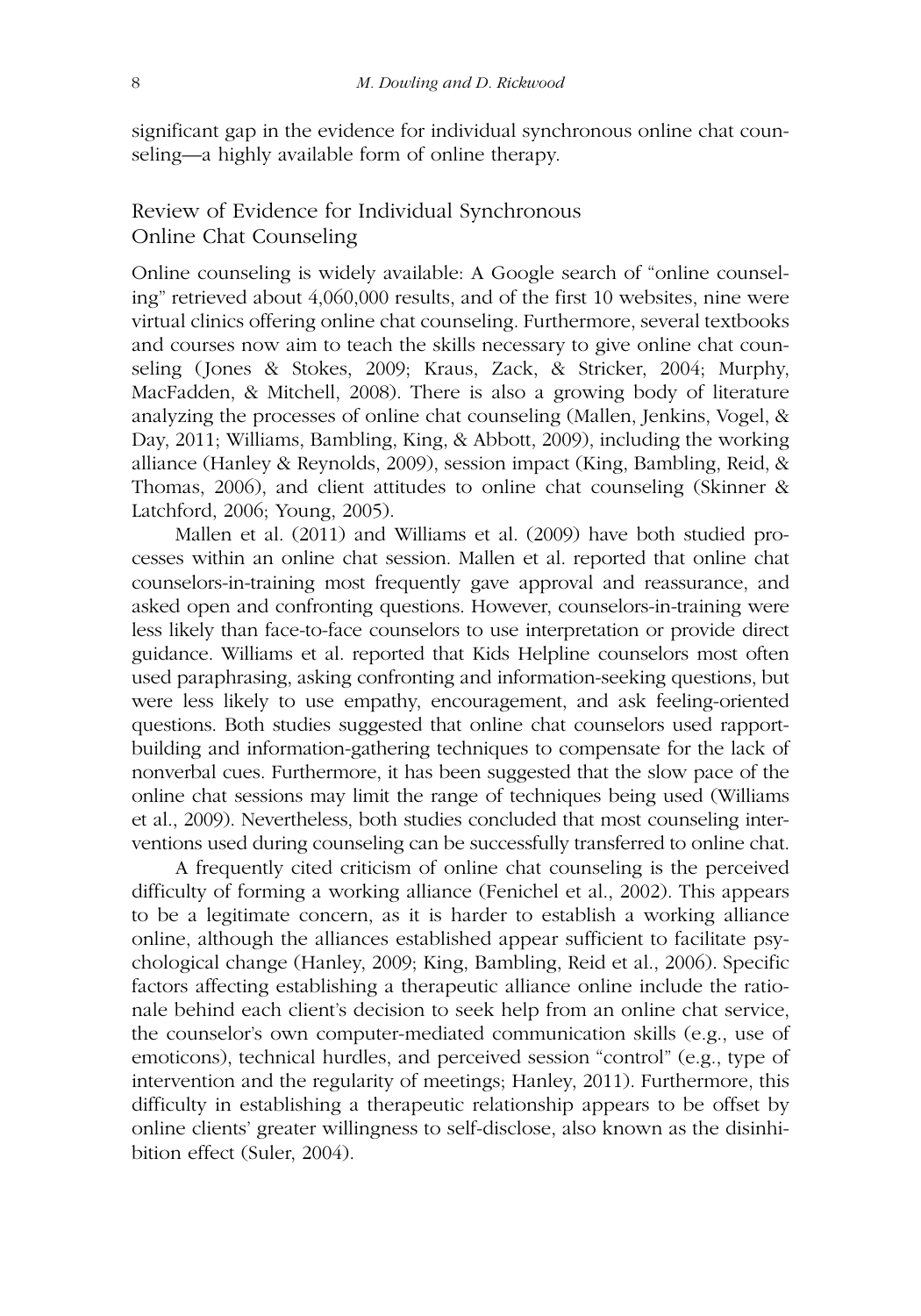Research into the session impact of synchronous online chat has been positive (Barak & Bloch, 2006; Reynolds, Stiles, & Grohol, 2006). This suggests that online chat can induce process characteristics (i.e., depth and smoothness) and client moods (i.e., positivity and arousal) that are related to feelings of session helpfulness (Barak & Bloch, 2006). However, King, Bambling, Reid et al. (2006) reported that clients addressed their problems more effectively by phone than online. The authors proposed that this may have been related to time, as typing is a slower process than talking over the phone.

Online clients also appear to have generally positive attitudes towards online chat counseling. Client ratings of online chat counselors at LivePerson demonstrate a high level of service satisfaction (Finn & Bruce, 2008). Typically, online clients reported the anonymity, convenience, and emotional safety of the online environment as being important motivators for choosing online chat counseling (King, Bambling, Lloyd et al., 2006; Skinner & Latchford, 2006; Young, 2005). However, clients also reported being concerned about confidentiality (e.g., who had access to their information) and technical difficulties (e.g., time lag, or being unable to access a counselor).

Online chat counseling and therapy is a fast-growing field and has been the subject of many studies. Many questions remain, however, regarding the effectiveness of online chat counseling and therapy, particularly for individual counseling or therapy conducted via synchronous online chat. With increasing demand for evidence-based psychological treatments, service providers must be confident that their treatments will improve outcomes for their clients (Carey, Rickwood, & Baker, 2009). The current study undertakes a systematic review of the evidence related to the outcomes of individual synchronous online chat counseling and therapy—a form of online mental health service delivery that closely matches face-to-face therapy and an area where the research has not been reviewed.

#### METHOD

A literature search for the systematic review initially identified all peerreviewed references related to online therapy, published between 1995 and 2012. A systematic search was conducted using the following EBSCO databases: Academic Search Complete, CINAHL Plus, Psychology and Behavioral Sciences Collection, PsychArticles, and Psych INFO. The following terms formed the basis of the search strategy: "online therapy" OR "online counsel(l) ing" OR "Internet therapy" OR "Internet counsel(l)ing" OR "Internet psychotherapy" OR "cybertherapy" OR "e-therapy" OR "chat support." The expander "Apply related words" was selected, as was the limiter "Scholarly (peer reviewed) journals." This search yielded 1,872 results. A further 29 studies were identified through hand searching the references in relevant studies and reviews. A total of 480 duplicates were then removed. After this database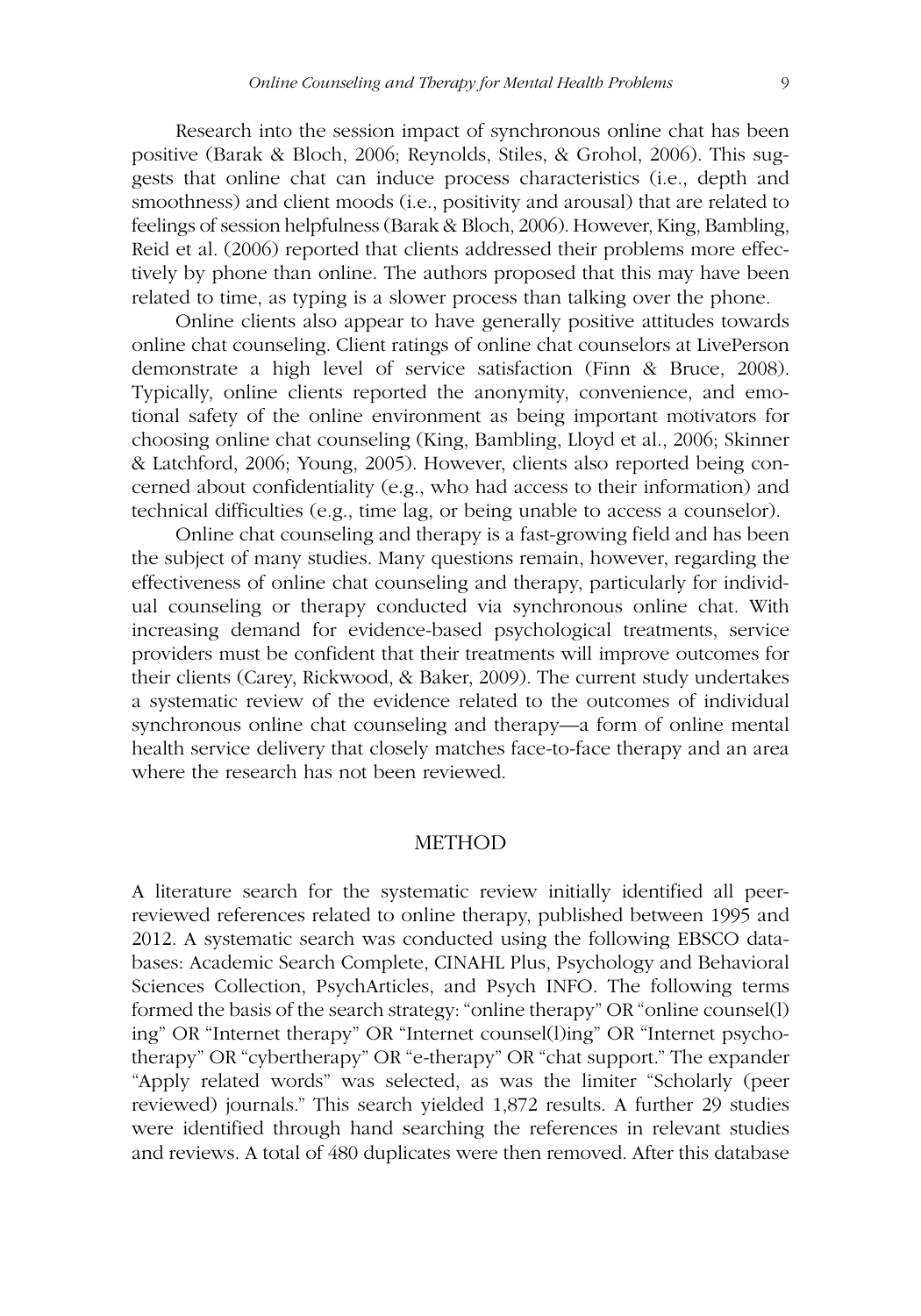| Inclusion criteria                                                                                                      | Exclusion criteria                                                      |
|-------------------------------------------------------------------------------------------------------------------------|-------------------------------------------------------------------------|
| Participants engaged with a therapist online<br>in real time via instant messaging or<br>online chat.                   | The participants engaged with a therapist<br>using audio or video-chat. |
| No web-based program was used in<br>conjunction with counseling sessions.                                               | Counseling was assisted by a web-based<br>program.                      |
| There were more than five participants                                                                                  | There were fewer than five participants                                 |
| The intervention was one-on-one                                                                                         | The intervention was group based.                                       |
| The effectiveness of treatment was based<br>on outcome measures of psychological<br>symptoms, interpersonal, and social | Dissertations and published poster abstracts.                           |
| functioning, and/or quality of life.                                                                                    |                                                                         |
| RCT, quasi-experimental trials, and<br>naturalistic comparisons included.                                               | Articles not written in English.                                        |

**TABLE 2** Inclusion and Exclusion Criteria

Note. RCT = Randomized control trials.

search, abstracts and titles were scanned and irrelevant studies removed. The inclusion and exclusion criteria are in Table 2. Two reviewers (the authors) independently applied the inclusion and exclusion criteria once the irrelevant studies were removed. A consensus method was used to solve any disagreements regarding the inclusion of studies.

#### **RESULTS**

## Studies Included

A total of six studies met the inclusion criteria and a summary of each is provided in Table 3. The studies included two randomized control trials (RCTs) and four naturalistic comparisons. Two studies compared online chat with face-to-face counseling, three compared online chat with telephone counseling, while one study compared online chat with a waitlist control group. The studies were from America (1), Australia (1), Canada (1), England (1), and the Netherlands (2).

#### COMPUTER-MEDIATED COUNSELING

Cohen and Kerr's (1998) study recruited 24 American undergraduates who self-identified as wanting help for anxiety. They were randomly assigned to one online chat counseling session or one face-to-face counseling session led by counseling psychology graduate students. The study reported significant reductions in anxiety as rated by the State-Trait Anxiety Inventory (STAI) for both the online and face-to-face conditions. However, no effect size was reported. No significant differences were found between the online and face-to-face conditions.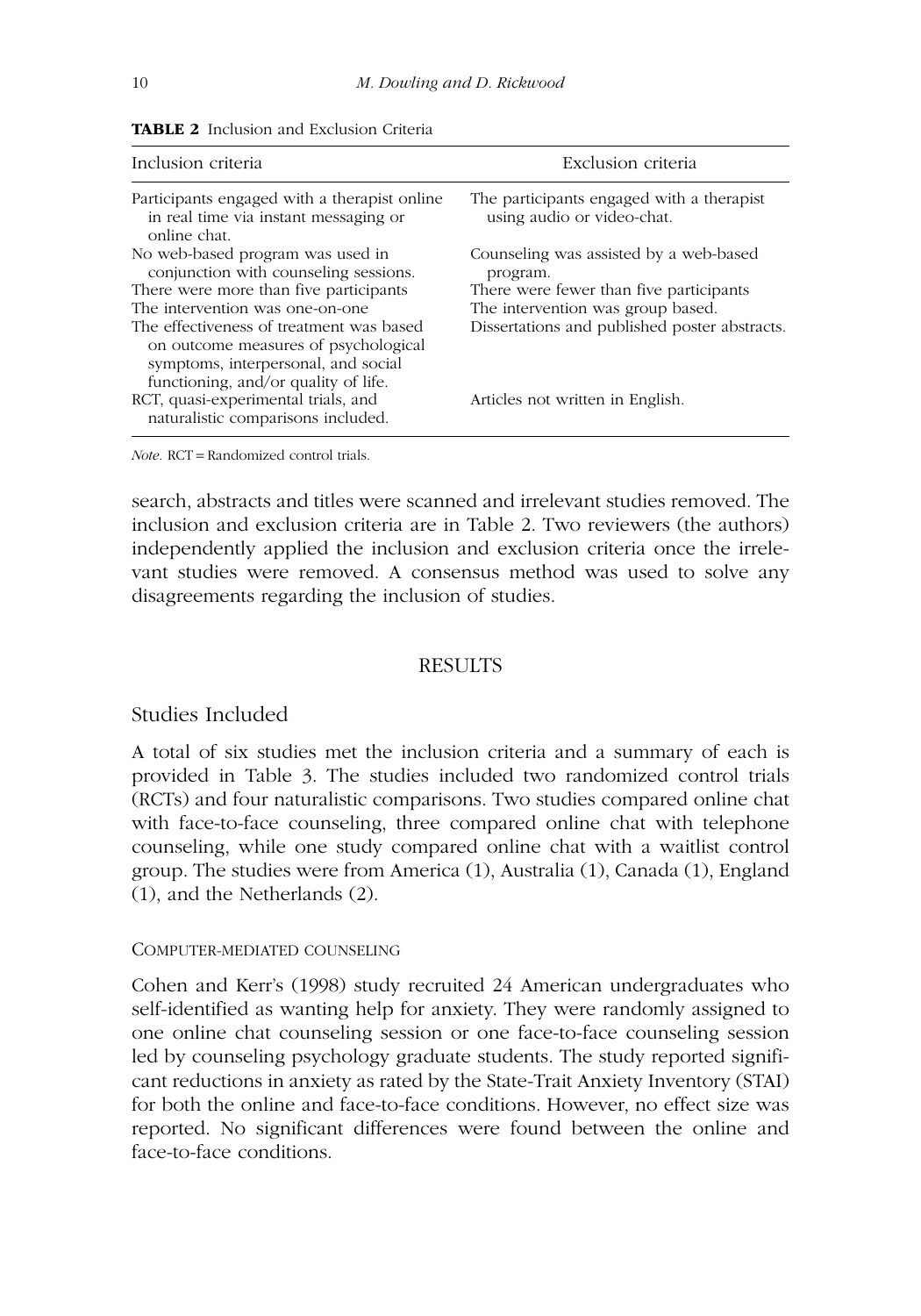| TABLE 3 Study Characteristics    |                                                                                                                                                                                                           |                                                                                                                                                                                          |                                                                                                                                                              |                                                                                                                                    |                                                                                                                                                                                                                                                                                                                                                                                                                                                                                                                                                                     |
|----------------------------------|-----------------------------------------------------------------------------------------------------------------------------------------------------------------------------------------------------------|------------------------------------------------------------------------------------------------------------------------------------------------------------------------------------------|--------------------------------------------------------------------------------------------------------------------------------------------------------------|------------------------------------------------------------------------------------------------------------------------------------|---------------------------------------------------------------------------------------------------------------------------------------------------------------------------------------------------------------------------------------------------------------------------------------------------------------------------------------------------------------------------------------------------------------------------------------------------------------------------------------------------------------------------------------------------------------------|
| Study                            | Sample                                                                                                                                                                                                    | Intervention                                                                                                                                                                             | Design                                                                                                                                                       | Attrition                                                                                                                          | Main findings                                                                                                                                                                                                                                                                                                                                                                                                                                                                                                                                                       |
| Cohen & Kerr<br>(1998)           | wanting help dealing<br>with anxiety<br>24 American under-<br>graduate students<br>Self identified as<br>$\overline{1}$<br>$\overline{1}$                                                                 | Counseling included issue<br>identification, exploration,<br>counseling psychology<br>and problem solving.<br>graduate students.<br>Counselors were<br>Single session.<br>$\overline{1}$ | Treatment group<br>(face-to-face)<br>Treatment as<br>(online chat)<br>usual<br>RCT                                                                           |                                                                                                                                    | anxiety as rated by STAI<br>for both face-to-face and<br>Significant reductions in<br>groups nonsignificant.<br>Differences between<br>chat groups.<br>$\begin{array}{c} \hline \end{array}$                                                                                                                                                                                                                                                                                                                                                                        |
| Fukkink &<br>Hermanns<br>(2009a) | chat $M = 13.8$ ,<br>- Ages 8-18 years<br>(Online chat $M = 13.8$<br>SD = 2.0; Telephone<br>$M = 12$ , SD = 2.3)<br>$M = 12$ , SD = 2.3)<br>- 339 Online chat (39<br>902 Dutch children<br>$\overline{1}$ | establishing contact, issue<br>clarification, goal setting,<br>problem solving, and<br>Counseling included<br>Single session.<br>closure<br>$\overline{1}$<br>$\overline{\phantom{a}}$   | Treatment group<br>Treatment as<br>(Online chat)<br>comparison<br>(telephone)<br>Naturalistic<br>usual<br>$\overline{1}$<br>$\overline{1}$<br>$\overline{1}$ | were available<br>After 1 month<br>and 94 callers)<br>participants<br>(119 chatters<br>at follow-up.<br>only 223<br>$\overline{1}$ | decreased for online chat<br>- Well-being increased for<br>online chat $(ES = .62, )$<br>telephone $(ES = .34, )$<br>Perceived burden<br>medium) and<br>small).<br>$\overline{1}$                                                                                                                                                                                                                                                                                                                                                                                   |
|                                  | males, 272 female)<br>563 Telephone (120<br>male, 401 female)<br>$\overline{1}$                                                                                                                           |                                                                                                                                                                                          |                                                                                                                                                              |                                                                                                                                    | $(ES = .44, medium)$ and<br>and perceived burden<br>changes in well-being<br>After one month, the<br>telephone $(ES = .12,$<br>small).<br>$\overline{1}$                                                                                                                                                                                                                                                                                                                                                                                                            |
|                                  |                                                                                                                                                                                                           |                                                                                                                                                                                          |                                                                                                                                                              |                                                                                                                                    | and decreasing perceived<br>Online chat was slightly<br>improving well-being,<br>telephone conditions.<br>remained stable for<br>more effective in<br>both online and<br>burden<br>$\begin{array}{c} \rule{0pt}{2.5ex} \rule{0pt}{2.5ex} \rule{0pt}{2.5ex} \rule{0pt}{2.5ex} \rule{0pt}{2.5ex} \rule{0pt}{2.5ex} \rule{0pt}{2.5ex} \rule{0pt}{2.5ex} \rule{0pt}{2.5ex} \rule{0pt}{2.5ex} \rule{0pt}{2.5ex} \rule{0pt}{2.5ex} \rule{0pt}{2.5ex} \rule{0pt}{2.5ex} \rule{0pt}{2.5ex} \rule{0pt}{2.5ex} \rule{0pt}{2.5ex} \rule{0pt}{2.5ex} \rule{0pt}{2.5ex} \rule{0$ |

 $(Continued) % \begin{minipage}[b]{0.5\linewidth} \centering \centerline{\includegraphics[width=0.5\linewidth]{images/STM1000.pdf} \centerline{\includegraphics[width=0.5\linewidth]{images/STM1000.pdf} \centerline{\includegraphics[width=0.5\linewidth]{images/STM1000.pdf} \centerline{\includegraphics[width=0.5\linewidth]{images/STM1000.pdf} \centerline{\includegraphics[width=0.5\linewidth]{images/STM1000.pdf} \centerline{\includegraphics[width=0.5\linewidth]{images/STM1000.pdf} \centerline{\includegraphics[width=0.5\linewidth]{images/STM1000.pdf} \centerline{\includegraphics[width=0.5\linewidth]{images/STM100$ (Continued)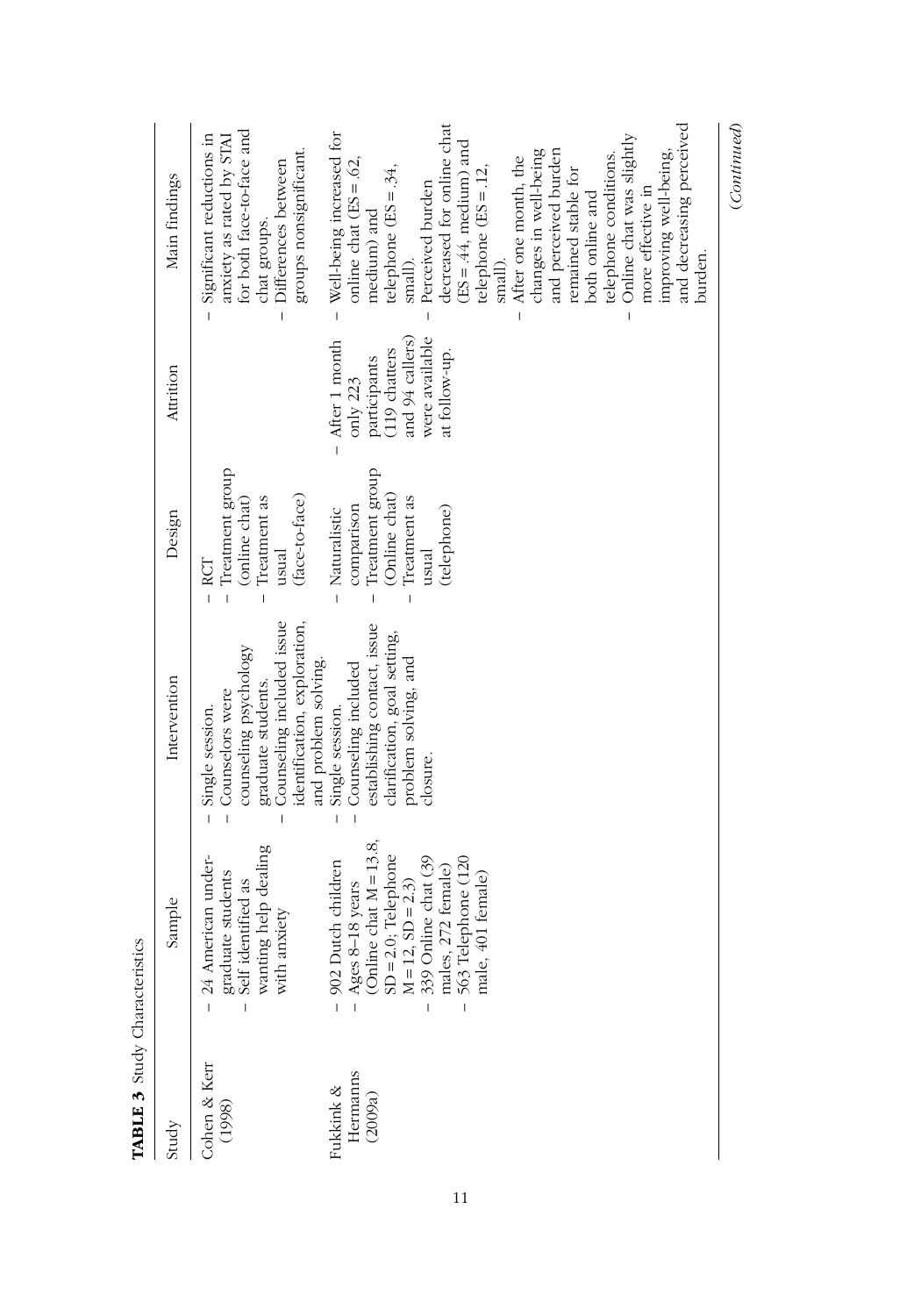TABLE 3 Continued **TABLE 3** Continued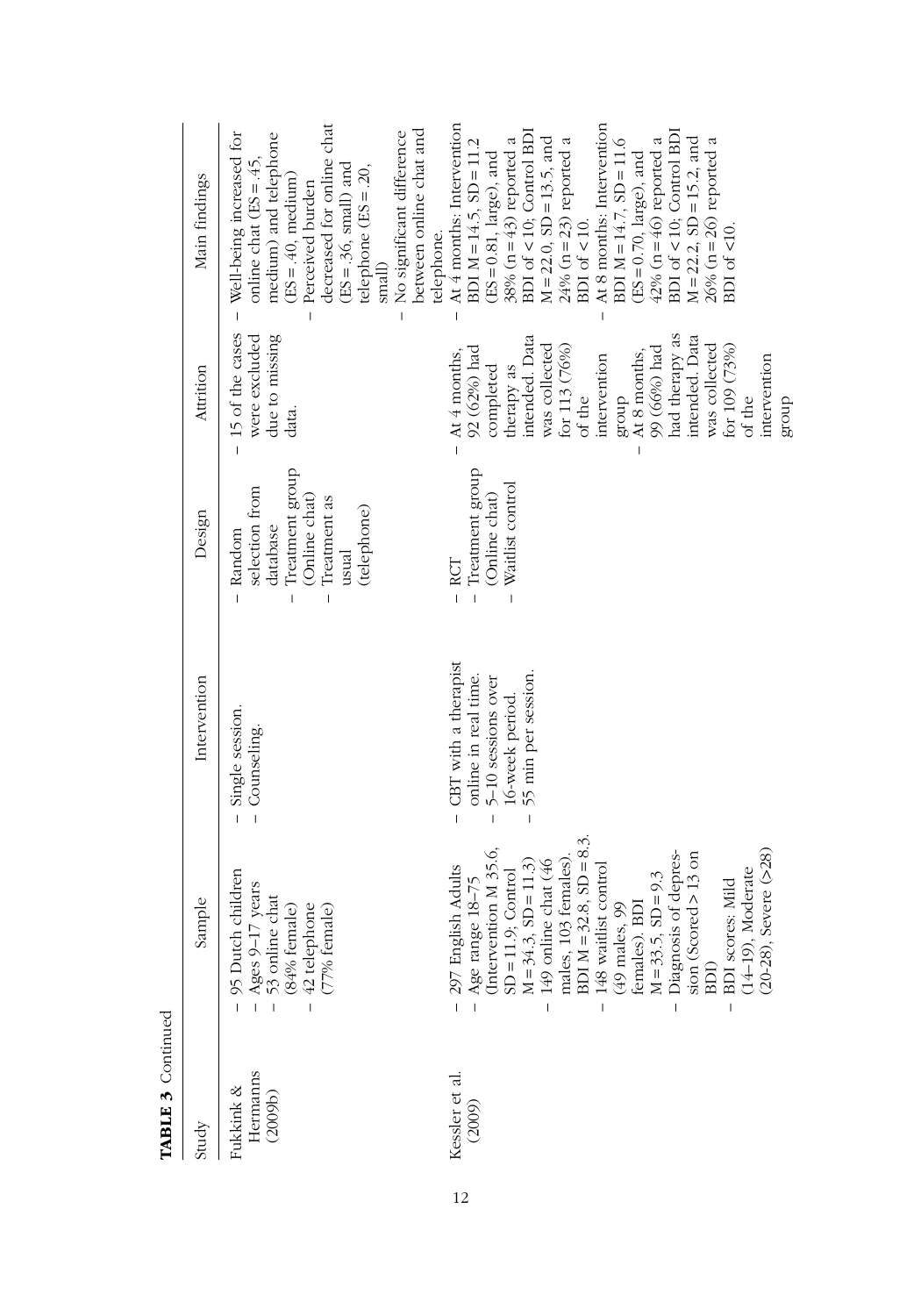| GHQ-12 was significantly<br>squared $= 50$ , large main<br>- Telephone had a greater<br>session impact, as rated<br>Distress as rated by the<br>reduced in both condi-<br>by the SIS, than online<br>tions (partial eta<br>chat (partial eta<br>squared $= .15$ ).<br>effect). | cantly in both conditions.<br>interaction between time<br>There was no significant<br>and treatment method.<br>GAF increased signifi-<br>No effect size was<br>provided.<br>$\overline{1}$                                                                             |
|--------------------------------------------------------------------------------------------------------------------------------------------------------------------------------------------------------------------------------------------------------------------------------|------------------------------------------------------------------------------------------------------------------------------------------------------------------------------------------------------------------------------------------------------------------------|
|                                                                                                                                                                                                                                                                                | completed that<br>only 26 were<br>given a GAF<br>score before<br>satisfaction<br>survey, but<br>44 online<br>treatment<br>and after<br>clients<br>$\overline{1}$                                                                                                       |
| - Treatment group<br>(Online chat)<br>$-$ Treatment as<br>comparison<br>(telephone)<br>- Naturalistic<br>usual                                                                                                                                                                 | - Treatment group<br>(Online chat)<br>(face-to-face)<br>Treatment as<br>comparison<br>usual                                                                                                                                                                            |
| information gathering and<br>Online chat 50–80 min.<br>- Telephone 45-60 min.<br>Counseling included<br>problem solving.<br>Single session.<br>$\overline{1}$<br>$\overline{1}$<br>$\overline{1}$                                                                              | - Therapy Online counselors - Naturalistic<br>mixture of Masters degree<br>counselors and accredited<br>Interlock counselors gave<br>unspecified. Counselors a<br>gave online counseling.<br>face-to-face counseling.<br>Specific intervention<br>social workers.<br>Ĺ |
| Age range unspecified<br>(Online chat $M = 15.4$ , SD = 1.9; Telephone<br>males, 82 female)<br>100 Telephone (33<br>male, 67 female)<br>$M = 13.1, SD = 2.4$<br>86 Online chat (4<br>- 186 Australian<br>children                                                              | female)<br>101 face-to-face clients<br>(76% female)<br>Age range unspecified<br>- 127 Canadians adults<br>(Online chat $M = 42$ ,<br>26 online chat (73%<br>face-to-face $M = 44$ )                                                                                    |
| King, Bambling,<br>Reid, & Thomas<br>(2006)                                                                                                                                                                                                                                    | Murphy et al.<br>(2009)                                                                                                                                                                                                                                                |

Note. RCT = Randomized control trials; STAI = State-Trait Anxiety Inventory; BDI = Beck Depression Inventory; CBT = Cognitive Behavioral Therapy; GHQ = General<br>Health Questionnaire; SIS = Session Impact Scale; GAF = Global Note. RCT = Randomized control trials; STAI = State-Trait Anxiety Inventory; BDI = Beck Depression Inventory; CBT = Cognitive Behavioral Therapy; GHQ = General Health Questionnaire; SIS = Session Impact Scale; GAF = Global Assessment of Functioning.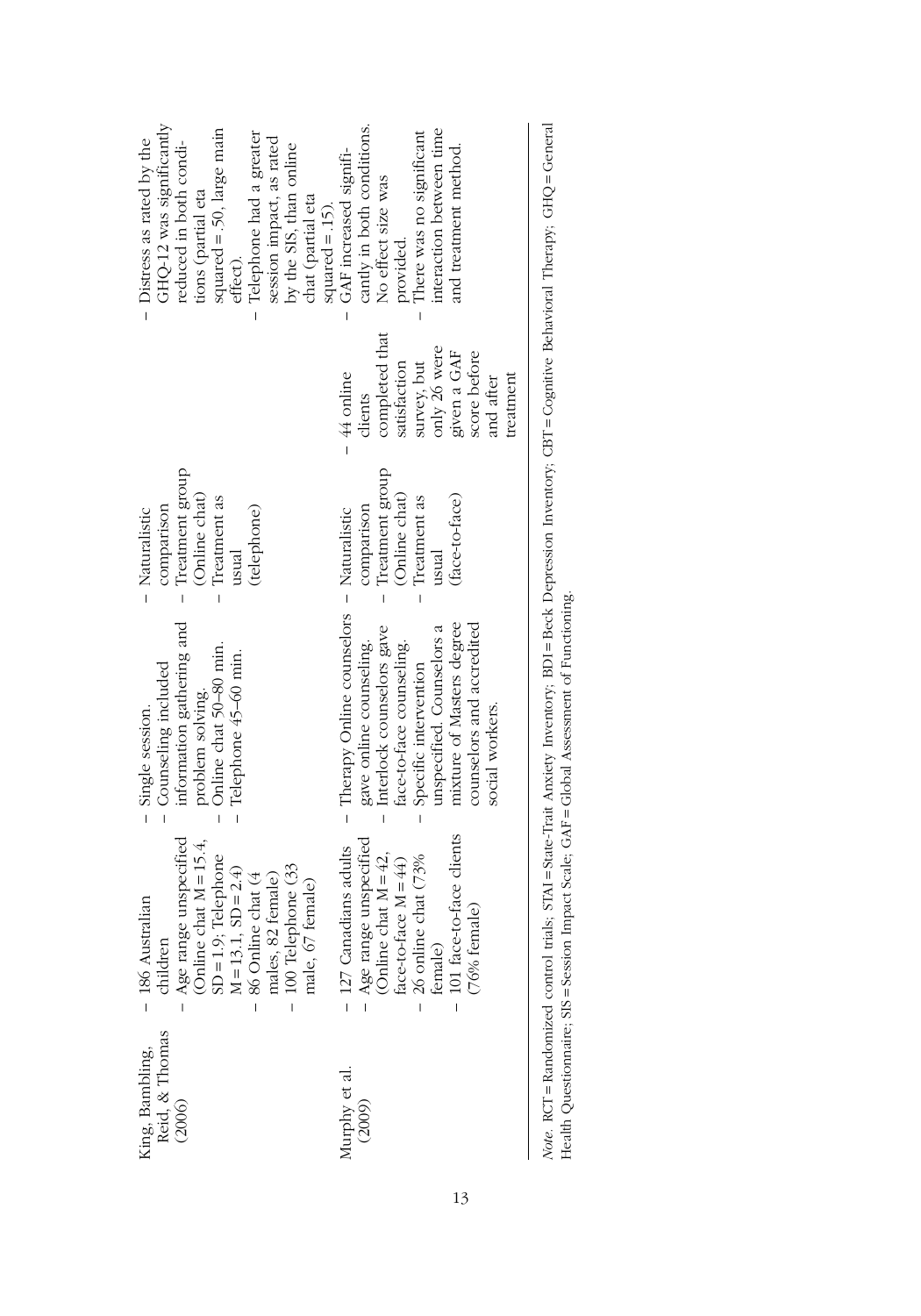#### CHILDREN'S EXPERIENCES WITH CHAT SUPPORT AND TELEPHONE SUPPORT

Fukkink and Hermanns' (2009a) study was a naturalistic comparison of online and telephone counseling services at Dutch Kindertelefoon. Initially, 902 Dutch children were recruited, with a mean age of 14. About three quarters were female. There were 339 participants online and 563 participants on the telephone. The presenting problems were varied, including relationships, home situations, violence/coercion, and emotional problems (e.g., loneliness, self-harm, depression). The interventions were single sessions of counseling led by trained volunteer counselors. Immediately after the counseling session, client well-being increased for both online chat (ES = 0.62, medium) and telephone  $(ES = 0.34, small)$  supported participants. The perceived burden of the presenting problem fell for both online  $(ES = 0.44, \text{ medium})$ and telephone ( $ES = 0.12$ , small). Twenty five percent ( $n = 223$ ) of the participants were available for the follow-up. After one month the changes in wellbeing and perceived burden were maintained and remained stable for both online and telephone conditions.

COUNSELING CHILDREN AT A HELPLINE-TELEPHONE SUPPORT AND CHAT SUPPORT

Fukkink and Hermanns' (2009b) study randomly selected 110 records from the Dutch Kindertelefoon database of online and telephone records. However, 15 of the cases had to be excluded due to missing data. Included in the study were the records of 53 online clients (84% female) and 42 telephone clients (77% female). The participants' ages ranged from 9 to 17 years; no mean age was noted. Participants had one counseling session. Immediately afterwards, clients reported an increase in well-being for online  $(ES = 0.45,$ medium) and telephone (ES = 0.40, medium) conditions. Furthermore, perceived burden fell for online  $(ES = 0.36, small)$  and telephone  $(ES = 0.26,$ small) clients. No significant differences between the groups were reported.

THERAPIST-DELIVERED INTERNET PSYCHOTHERAPY VIA CHAT FOR DEPRESSION IN PRIMARY CARE

Kessler et al.'s (2009) study recruited 297 English adults with depression who scored over 13 on the Beck Depression Inventory (BDI), which indicates mild, moderate, or severe depression; more than two-thirds were severe. Mean age of the participants was 36 years and 68% were female. They were randomly assigned to either online chat treatment or the waitlist control. The treatment was 5–10 Cognitive Behavioral Therapy (CBT) sessions conducted via online chat over 16 weeks. Each session took about 55 min. At 4 months, 62% of the online chat group had completed treatment as intended and data were collected from 76% of the group. By 4 months, the online chat group's mean BDI score had decreased from  $32.8 \text{ (SD = 8.3)}$  to  $14.5 \text{ (SD = 11.2)}$ ,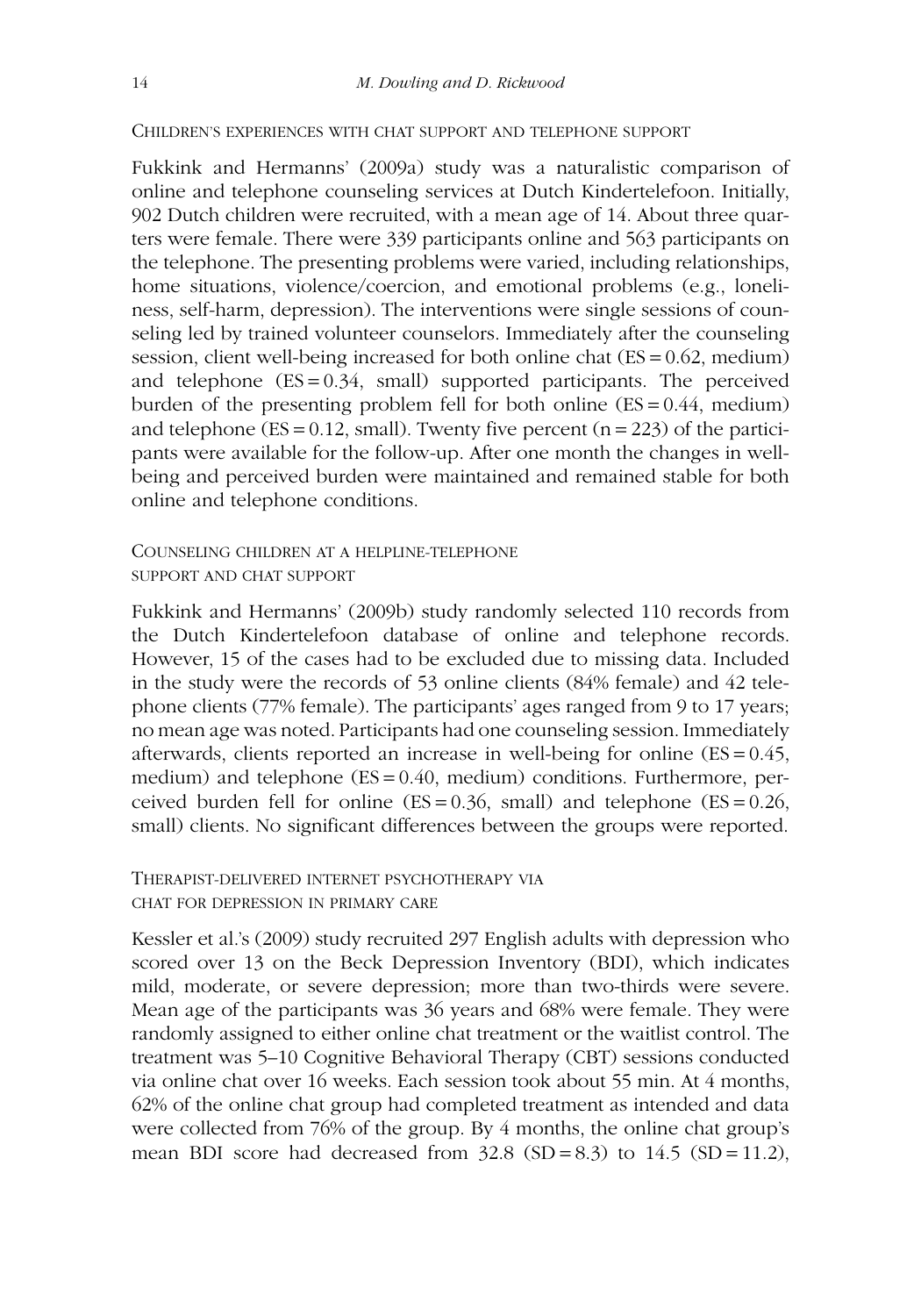which was a large effect ( $ES = 0.81$ ). The control group's mean fell from 33.5  $(SD = 9.3)$  to 22  $(SD = 13.5)$ , but no effect size was reported. At 8 months the online chat group's mean BDI score was steady at  $14.7$  (SD = 11.6), which was a large effect  $(ES = 0.70)$ . The control group's mean also remained steady at  $22.2$  (SD = 15.2).

#### TELEPHONE AND ONLINE CHAT COUNSELING FOR YOUNG PEOPLE

King, Bambling, Reid et al.'s (2006) study was a naturalistic comparison of online and telephone counseling services at Kids Helpline in Australia. There were 86 online chat participants (95% female,  $M = 15.4$  years) and 100 telephone participants (67% female,  $M = 13.1$  years). The presenting problems were not reported. Participants had a single session of counseling from either an online or telephone counselor. Immediately after the intervention, participant distress, as measured by the General Health Questionnaire (GHQ-12), was significantly reduced for both online and telephone treatment groups (partial eta squared = 0.50). A significant interaction effect was reported, indicating that telephone counseling had a more substantial effect than online chat counseling (partial eta squared  $= 0.15$ ).

## CLIENT SATISFACTION AND OUTCOME COMPARISONS OF ONLINE CHAT AND FACE-TO-FACE COUNSELING

Murphy et al.'s (2009) study was a naturalistic comparison of online chat and face-to-face counseling at Therapy Online and Interlock in Canada. Of the 44 online participants, 26 had a Global Assessment of Functioning (GAF) score. For comparison, 101 face-to-face GAF scores were retrieved from the Interlock database. Participants' mean age was 42 years, and about three quarters were female. Presenting problems included work stress, separation and divorce, anxiety and depression, and parenting. The specific counseling intervention and number of sessions were not specified. Counseling was given by a mixture of trained counselors and social workers. The online intervention group's mean GAF score significantly increased from 70.3 ( $SE = 1.5$ ) to 77.8 ( $SE = 1.6$ ). However, no effect size was given. The face-to-face comparison group's GAF scores also rose from  $67.6$  (SE = 0.8) to 73.7 (SE = 0.8). No significant interaction between time and treatment method was reported.

#### DISCUSSION

Despite the proliferation of online chat counseling, there is a dearth of studies related to the effectiveness of individual therapy and counseling conducted online via synchronous chat. This systematic review of the literature identified six studies that assessed the outcome of individual online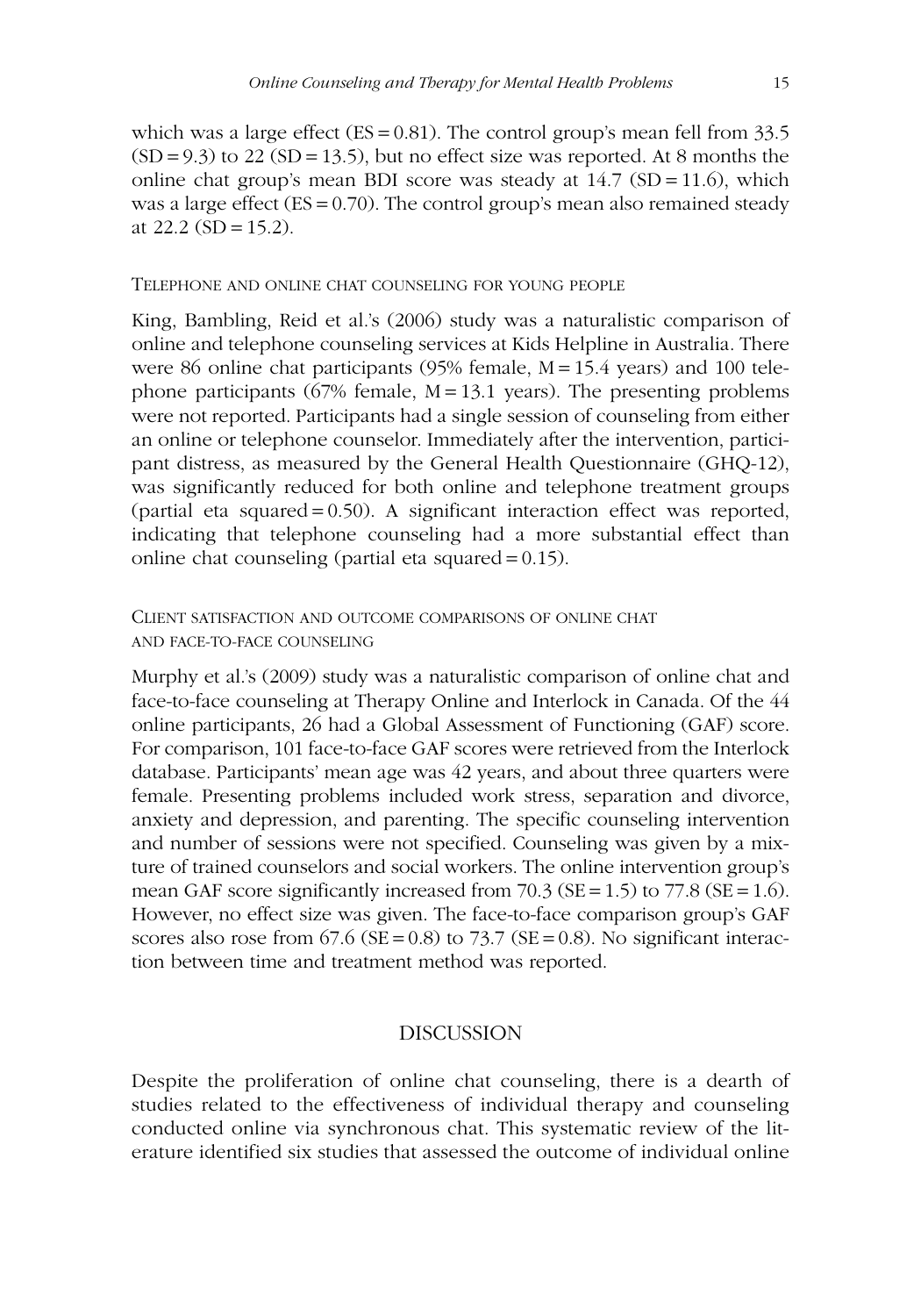synchronous chat interventions. Although the number of studies is small, their results are promising. All six studies revealed a significant positive effect of online chat counseling, of which two found that individual online synchronous chat was equivalent to face-to-face help (Cohen and Kerr, 1998; Murphy et al., 2009); one found that it was better than a telephonedelivered care (Fukkink & Hermanns, 2009a); one that it was equivalent to a phone delivered service (Fukkink & Hermanns, 2009b); one that it was better than a wait-list control (Kessler et al., 2009); and one that it was effective but less so than a phone delivered service (King, Bambling, Reid et al., 2006).

Online chat appears to be effective despite the relatively slow pace of the sessions and the absence of face-to-face cues (e.g., verbal tone, facial expressions, and body language). This may be due to the anonymity and invisibility that can be gained through textual conversation (Suler, 2010). During online chat it is entirely possible for clients to remain anonymous and thus unidentifiable; this may help people feel less vulnerable about sharing, as what they say cannot be linked back to the rest of their lives. Online chat clients may also benefit from being invisible, that is to say, the client cannot see, or be seen by, the counselor. This may reduce the stigma or embarrassment of physically being seen to seek help and allow clients to be more comfortable and expressive during counseling sessions.

Although these results are encouraging, there were several limitations. The sample sizes were generally small, attrition rates were high where there was follow-up, and little to no control was taken to prevent participants seeking outside treatment including medication. Furthermore, the studies were not congruent regarding age, presenting problem, type of intervention, or number of sessions. Currently, services providing online chat counseling and therapy rely, by and large, on evidence from related fields, such as telephone and face-to-face care rather than demonstrated efficacy for this particular modality. This is especially significant at this time in Australia as the Australian Government is implementing its first e-mental health strategy, providing \$48 million in funding over the next 5 years for online support services to aid in mental health prevention and early intervention (Department of Health and Ageing, 2011). A great deal of further research is needed to support the implementation of services, such as Kids Helpline's Web Counseling or e-headspace, and strong evaluation designs need to be built into these initiatives to contribute to the evidence base.

#### FUTURE RESEARCH

Future research should focus on the effectiveness of online chat in relation to different modalities such as e-mail, audio, and video. Other research should investigate different methods of online chat interventions (e.g.,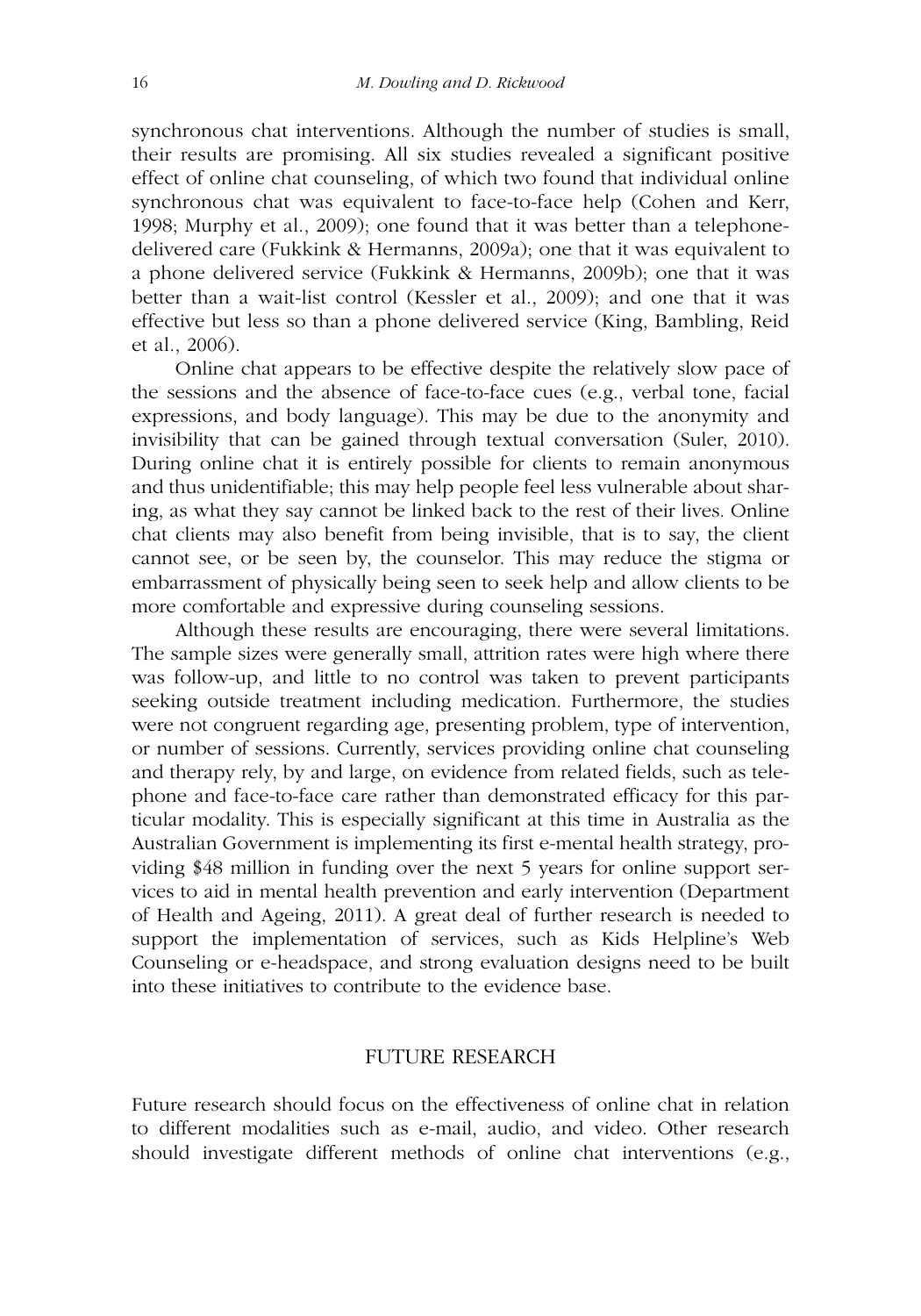nondirective supportive counseling) and more structured therapies (e.g., CBT). Furthermore, these interventions should be considered in terms of

their effectiveness in treating different presenting problems, such as anxiety and mood disorders. The studies outlined in this systematic review pose significant questions regarding the number of sessions required for treatment. Four of the studies reported the use of single sessions, which yielded positive outcomes for participants. However, there is not enough evidence to draw conclusions regarding what type of problems single sessions treat effectively, or whether single sessions of supportive counseling or structured therapy are more effective. Furthermore, future studies would benefit from having 3- and 6-month follow-ups, in order to identify any decline in effectiveness. Finally, research needs to focus on children and younger adolescents, as many of the services being implemented are aimed at supporting these age groups. Appropriate and effective treatment as early as possible for mental health problems is essential to improving the well-being of young people as they grow into adulthood, and this requires a solid evidence base to support the choice of interventions.

#### **CONCLUSION**

This review provides tentative support for the efficacy of individual synchronous online chat counseling and therapy. The current evidence is, however, based on a few effectiveness studies in naturalistic settings, and is not sufficient to draw definitive conclusions. More research is needed and RCTs would be a welcome addition. There is an urgent need for rigorous investigation of the effectiveness of different types of therapeutic interventions delivered through online modalities due to the rapid implementation of these approaches.

#### **REFERENCES**

- Abbott, J., Klein, B., & Ciechomski, L. (2008). Best practices in online therapy. Journal of Technology in Human Services, 26(2), 360–375.
- Andrews, G., Cuijpers, P., Craske, M. G., McEvoy, P., & Titov, N. (2010). Computer therapy for the anxiety and depressive disorders is effective, acceptable and practical health care: A meta-analysis. PLoS ONE, 5(10). Retrieved from http:// www.plosone.org/home.action
- Australian Institute of Health and Welfare. (2010). Health system expenditure on disease and injury in Australia, 2004-05. Retrieved from http://www.aihw.gov.au/ publication-detail/?id=6442468349&tab=2
- Barak, A., & Bloch, N. (2006). Factors related to perceived helpfulness in supporting highly distressed individuals through online support chat. CyberPsychology & Behavior, 9, 60–68.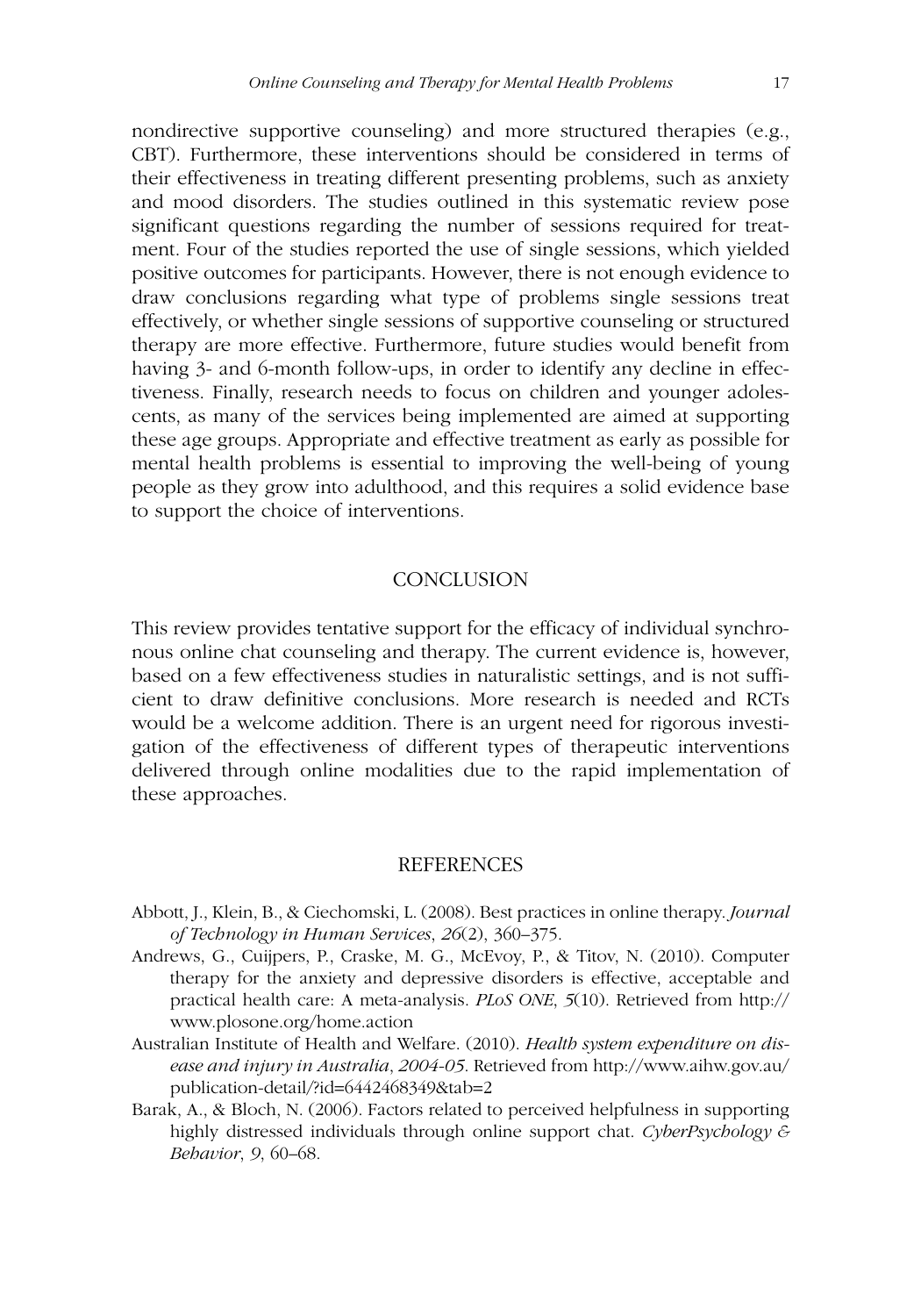- Barak, A., & Grohol, J. M. (2011). Current and future trends in internet-supported mental health interventions. Journal of Technology in Human Services, 29, 155–196.
- Barak, A., Hen, L., Boniel-Nissim, M., & Shapira, N. (2008). A comprehensive review and a meta-analysis of the effectiveness of internet-based psychotherapeutic interventions. Journal of Technology in Human Services, 26, 109–160.
- Barak, A., Klein, B., & Proudfoot, J. (2009). Defining internet-supported therapeutic interventions. Annals of Behavioral Medicine, 38, 4–17.
- Barney, L. J., Griffiths, K. M., Jorm, A. F., & Christensen, H. (2006). Stigma about depression and its impact on help-seeking intentions. Australian & New Zealand Journal of Psychiatry, 40(1), 51–54.
- Bebbington, P., Meltzer, H., Brugha, T., Farrell, M., Jenkins, R., Ceresa, C., & Lewis, G. (2000). Unequal access and unmet need: Neurotic disorders and the use of primary care services. Psychological Medicine, 30, 1359–1367.
- Burgess, P., Pirkis, J., Slade, T., Johnston, A., Meadows, G., & Gunn, J. (2009). Service use for mental health problems: findings from the 2007 National Survey of Mental Health and Wellbeing. Australian & New Zealand Journal of Psychiatry, 43(7), 615–623.
- Carey, T. (2006). The method of levels: How to do Psychotherapy without getting in the way. Hayward, CA: Living control Systems Publishing.
- Carey, T., Rickwood, D., & Baker, K. (2009). What does \$27,650,523.80 worth of evidence look like? Clinical Psychologist, 13, 10–16.
- Castelnuovo, G., Gaggioli, A., Mantovani, F., & Riva, G. (2003). From psychotherapy to etherapy: The integration of traditional techniques and new communication tools in clinical settings. CyberPsychology & Behavior, 6, 375–382.
- Cohen, G., & Kerr, B. (1998). Computer-mediated counseling: An empirical study of a new mental health treatment. Computers in Human Services, 15(4), 13–26.
- Department of Health and Ageing. (2011). Media release: Australia's first e-mental health strategy. Retrieved from http://www.health.gov.au/internet/ministers/ publishing.nsf/Content/mr-yr11-mb-mb103.htm
- Emmelkamp, P. (2005). Technological innovations in clinical assessment and psychotherapy. Psychotherapy and Psychosomatics, 74, 336–343.
- Fenichel, M., Suler, J., Barak, A., Zelvin, E., Jones, G., Munro, K., … Walker-Schmucker, W. (2002). Myths and realities of online clinical work. Cyberpsychology & Behavior, 5, 481–497.
- Finn, J., & Bruce, S. (2008). The LivePerson model for delivery of etherapy services: A case study. Journal of Technology in Human Services, 26, 282–309.
- Fukkink, R., & Hermanns, J. (2009a). Children's experiences with chat support and telephone support. Journal of Child Psychology & Psychiatry,  $50(6)$ , 759–766.
- Fukkink, R., & Hermanns, J. (2009b). Counseling children at a helpline: Chatting or calling? Journal of Community Psychology, 37(8), 939–948.
- Gainsbury, S., & Blaszczynski, A. (2011). A systematic review of Internet-based therapy for the treatment of addictions. Clinical Psychology Review, 31(3), 490–498.
- Gollings, E. K., & Paxton, S. J. (2006). Comparison of Internet and face-to-face delivery of a group body image and disordered eating intervention for women: A pilot study. Eating Disorders. The Journal of Treatment & Prevention, 14, 1–15.
- Griffiths, K. M., & Christensen, H. (2006). Review of randomised controlled trials of Internet interventions for mental disorders and related conditions. Clinical Psychologist, 10(1), 16–29.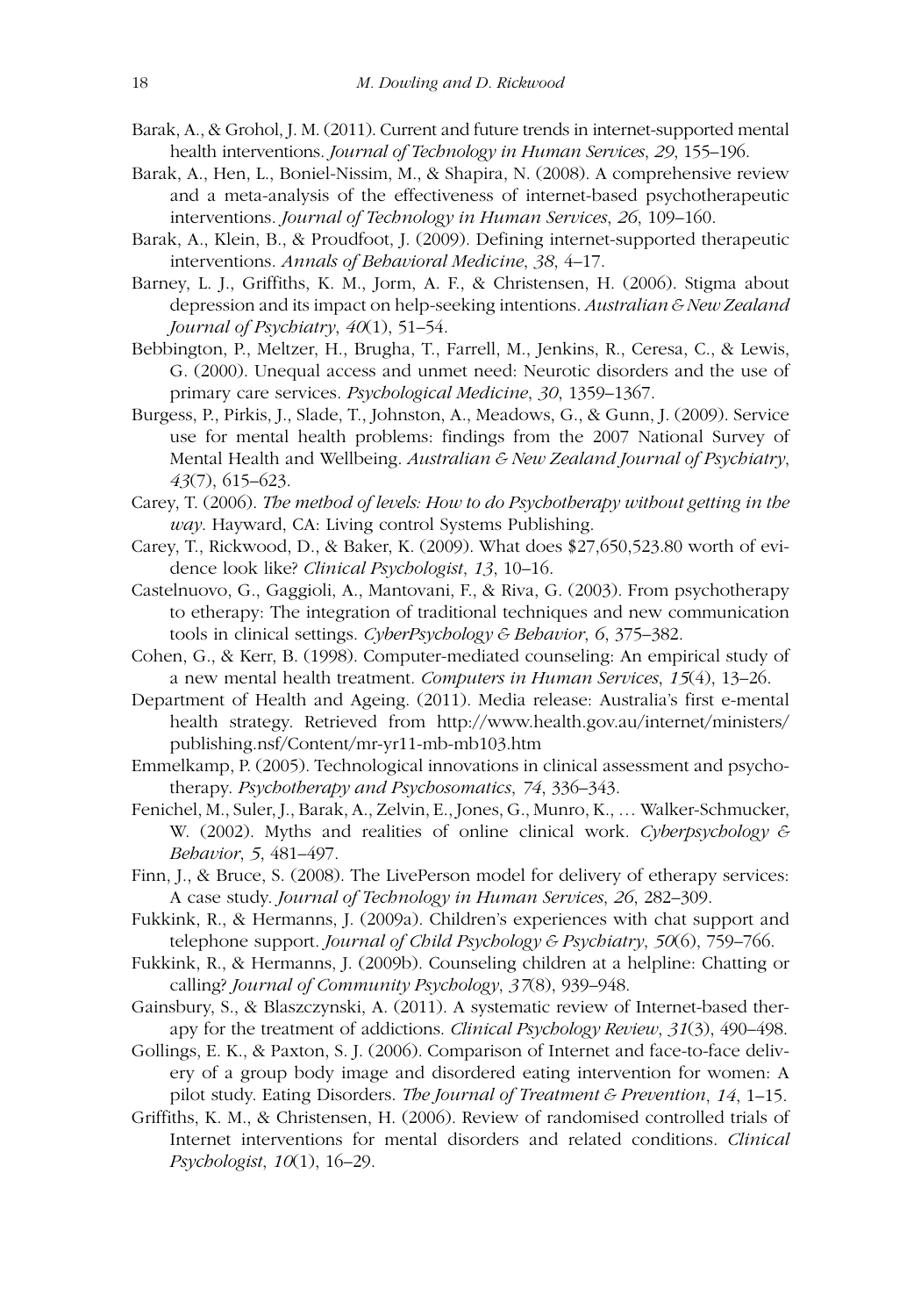- Hanley, T. (2009). The working alliance in online therapy with young people: Preliminary findings. British Journal of Guidance & Counselling,  $37(3)$ , 257–269.
- Hanley, T. (2011). Understanding the online therapeutic alliance through the eyes of adolescent service users. Counselling and Psychotherapy Research, 11(1), 35–43.
- Hanley, T., & Reynolds, D. J., Jr. (2009). Counselling psychology and the internet: A review of the quantitative research into online outcomes and alliances within text-based therapy. Counselling Psychology Review, 24(2), 4–13.
- Harvey-Berino, J., Pintauro, S., Buzzell, P., DiGiulio, M., Gold, B. C., Moldovan, C., & Ramirez, E. (2002). Does using the Internet facilitate the maintenance of weight loss? International Journal of Obesity, 26, 1254–1260.
- Harvey-Berino, J., Pintauro, S., Buzzell, P., & Gold, E. (2004). Effect of Internet support on the long-term maintenance of weight loss. Obesity Research, 12, 320–329.
- Hasson, D., Anderberg, U. M., Theorell, T., & Arnetz, B. B. (2005). Psychophysiological effects of a web-based stress management system: A prospective, randomized controlled intervention study of IT and media workers. BMC Public Health, 5(78). Retrieved from http://www.biomedcentral.com/1471-2458/5/78. doi:10. 1186/1471-2458-5-78
- Hilton, M., Scuffham, P., Vecchio, N., & Whiteford, H. (2010). Using the interaction of mental health symptoms and treatment status to estimate lost employee productivity. Australian and New Zealand Journal of Psychiatry, 44(2), 151–161.
- Hopps, S., Pépin, M., & Boisvert, J. (2003). The effectiveness of cognitive-behavioral group therapy for loneliness via inter relay chat among people with physical disabilities. Psychotherapy: Theory, Research, Practice, Training, 40(1), 136–147.
- Jones, G., & Stokes, A. (2009). Online counselling: A handbook for practitioners. Basingstoke, UK: Palgrave Macmillan.
- Kaltenthaler, E., Parry, G., & Beverley, C. (2004). Computerized cognitive behaviour therapy: A systematic review. Behavioural and Cognitive Psychotherapy, 32(1), 31–55.
- Kessler, D., Lewis, G., Kaur, S., Wiles, N., King, M., Weich, S., … Peters, T. (2009). Therapist-delivered internet psychotherapy for depression in primary care: A randomised controlled trial. Lancet, 374, 628–634.
- Kessler, R., Berglund, P., Demler, O., Jin, R., Merikangas, K., & Walters, E. (2005). Lifetime prevalence and age-of-onset distributions of DSM-IV disorders in the National Comorbidity Survey Replication (NCS-R). Archives of General Psychiatry, 62(6), 593–602.
- Kessler, R., Chiu, W., Demler, O., Merikangas, K., & Walters, E. (2005). Prevalence, severity, and comorbidity of twelve-month DSM-IV disorders in the National Comorbidity Survey Replication (NCS-R). Archives of General Psychiatry, 62(6), 617–627.
- King, R., Bambling, M., Lloyd, C., Gomurra, R., Smith, S., Reid, W., & Wegner, K. (2006). Online counselling: The motives and experiences of young people who choose the Internet instead of face to face or telephone counselling. Counselling & Psychotherapy Research, 6(3), 103–108.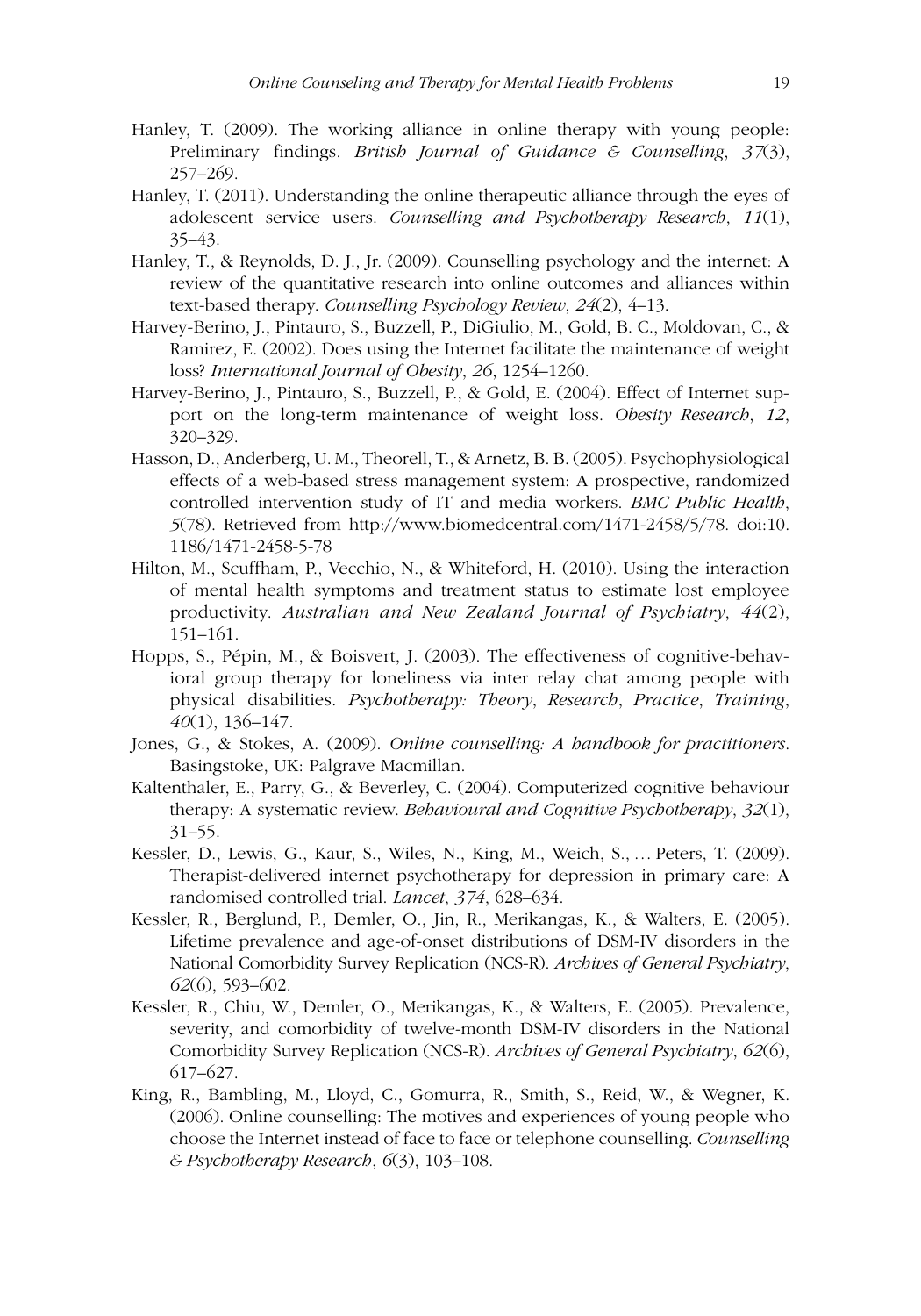- King, R., Bambling, M., Reid, W., & Thomas, I. (2006). Telephone and online counselling for young people: A naturalistic comparison of session outcome, session impact and therapeutic alliance. Counselling  $\&$  Psychotherapy Research, 6(3), 109–115.
- Kraus, R., Zack, J., & Stricker, G. (Eds.). (2004). Online counseling: A handbook for mental health professionals. San Diego, CA: Academic Press.
- Lieberman, M., Winzelberg, A., Golant, M., Wakahiro, M., DiMinno, M., Aminoff, M., & Christine, C. (2005). Online support groups for Parkinson's patients: A pilot study of effectiveness. Social Work in Health Care, 42(2), 23–38.
- Mallen, M., Jenkins, I., Vogel, D., & Day, S. (2011). Online counselling: An initial examination of the process in a synchronous chat environment. Counselling & Psychotherapy Research, 11(3), 220–227.
- Mallen, M., & Vogel, D. (2005). Introduction to the major contribution: Counseling psychology and online counseling. The Counseling Psychologist, 33(6), 761–775.
- Manzoni, G. M., Pagnini, F., Corti, S., Molinari, E., & Castelnuovo, G. (2011). Internetbased behavioral interventions for obesity: An updated systematic review. Clinical Practice and Epidemiology in Mental Health, 7, 19–28.
- Merikangas, K., He, J., Burstein, M., Swanson, S., Avenevoli, S., Cui, L., … Swendsen, J. (2010). Lifetime prevalence of mental disorders in U.S. adolescents: Results from the National Comorbidity Survey Replication-Adolescent Supplement (NCS-A). Journal of the American Academy of Child & Adolescent Psychiatry, 49(10), 980–989.
- Murphy, L., Parnass, P., Mitchell, D., Hallett, R., Cayley, P., & Seagram, S. (2009). Client satisfaction and outcome comparisons of online and face-to-face counselling methods. British Journal of Social Work, 39(4), 627–640.
- Murphy, L. J., MacFadden, R. J., & Mitchell, D. L. (2008). Cybercounseling online: The development of a university-based training program for e-mail counseling. Journal of Technology in Human Services, 26, 447–469.
- Newman, M., Szkodny, L., Llera, S., & Przeworski, A. (2011). A review of technologyassisted self-help and minimal contact therapies for anxiety and depression: Is human contact necessary for therapeutic efficacy? Clinical Psychology Review, 31, 89–103.
- Perle, J., Langsam, L., & Nierenberg, B. (2011). Controversy clarified: An updated review of clinical psychology and tele-health. Clinical Psychology Review, 31, 1247–1258.
- Postel, M., de Haan, H., & De Jong, C. (2008). E-therapy for mental health problems: A systematic review. Telemedicine and e-Health, 14(7), 707–714.
- Reynolds, D. J., Stiles, W. B., & Grohol, J. M. (2006). An investigation of session impact and alliance in internet based psychotherapy: Preliminary results. Counseling and Psychotherapy Research, 6, 164–168.
- Rickwood, D. (2012). Entering the e-spectrum of interventions for youth mental health. Youth Studies Australia, 31(4), 18–27.
- Rickwood, D., Deane, F., & Wilson, C. (2007). When and how do young people seek professional help for mental health problems. Medical Journal of Australia, 187, S35–S39.
- Rochlen, A., Zack, J., & Speyer, C. (2004). Online therapy: Review of relevant definitions, debates, and current empirical support. Journal of Clinical Psychology, 60, 269–283.